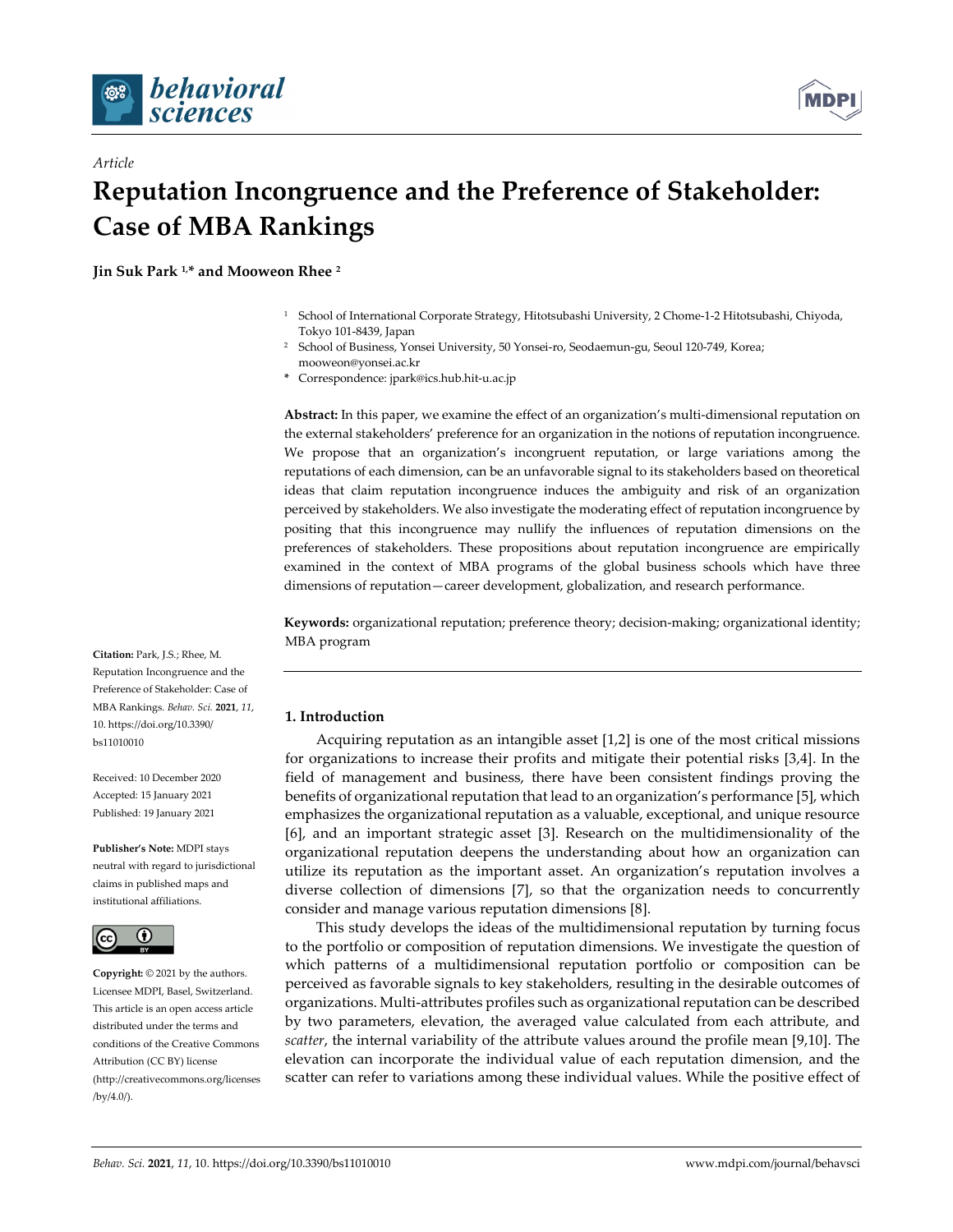aggregated reputation has been well discussed [11], the variation among reputation dimensions is insufficiently recognized.

Thus, our first step of developing the framework for multidimensional reputation is to introduce the concept of reputation incongruence that denotes the incongruent or conflicting values between each reputation dimension. According to the definition of the scatter, an organization with good reputation in some dimensions and poor reputation in others can be described as an organization with incongruent reputation. Based on decision-making theories and reputation studies, we suggest that this reputation incongruence may function as a negative signal to key stakeholders because the signal is associated with ambiguity [12] and high risk [13] leading to the unfavorable reaction of stakeholders against the organization. We also argue that there is the moderating effect of reputation incongruence on the association between the elevation and the preference of stakeholders by positing that the averaged influences of reputation dimensions can be discounted by the larger variances among the dimensions. The reputation incongruence can decrease the reliability and importance of information about the elevation [14], so that stakeholders are likely to reduce the use of this unreliable information derived from the reputation. We expect the findings of this study can be applied to a broader range of empirical context, which is discussed in the conclusion.

#### **2. Theory and Hypotheses**

#### *2.1. Multidimensionality of Reputation*

A stream of research that is commonly labeled as *a composite view of a multidimensional construct* [15] focuses on the multidimensionality of organizational reputation based on a postulation that several reputation dimensions can compose an overall reputation of an organization. Weigelt and Camerer [2] propose that organizational reputation is a *set of economic and non-economic attributes* that belong to an organization. Fombrun et al. [7,16] also conceptualized corporate reputation as *a collective construct* consisted of various attributes or dimensions. Then, the researchers create the single index of overall reputation by averaging the individual values of reputation dimensions.

#### *2.2. Effect of Elevation on the Preference of Stakeholders*

Previous literature seems to comfortably assume that a favorable signal evokes the stakeholders' favorable reaction because of the intuitive logical linkage between the favorable signal of overall high elevation and the increased preference of stakeholders [6,7,17]. The preference of stakeholders is a separate but closely follow-up step involving behavioral reactions after receiving a favorable signal (i.e., high elevation). For instance, the preference for the favorable reputation can be revealed by favorable behavioral reaction such as the willingness to pay more price [17], the actual selection of an option [18], the decision of social connection with an organization [19], and the actual amount of investment (e.g., time and money) to an option [20].

In the empirical context of this study, some media rankings for MBA programs also provide signal about whether a program is generally good or bad, and the stakeholders can react accordingly by aggregating the elevation of each reputation dimension or by just using the already-calculated overall rankings. The recent study of Igwe, Rahman, Ohalehi, Amaugo, and Anigbo [21] also demonstrated that students in business schools perceived different value dimensions such as career development and academic learning to develop overall attitude to the programs. The preference of prospective students, the reaction to the reputation of programs, can be represented by their application behaviors. For example, the prospective students can reveal their preference by applying to the reputable program. When it comes to another key stakeholder group, recruiters or employers, the preference of this group can be revealed in their recruiting behaviors such as the amount of offered salary. This stakeholder group is willing to offer a competitive salary to the graduates from the reputable schools to attract the graduates [22]. We, here, suggest a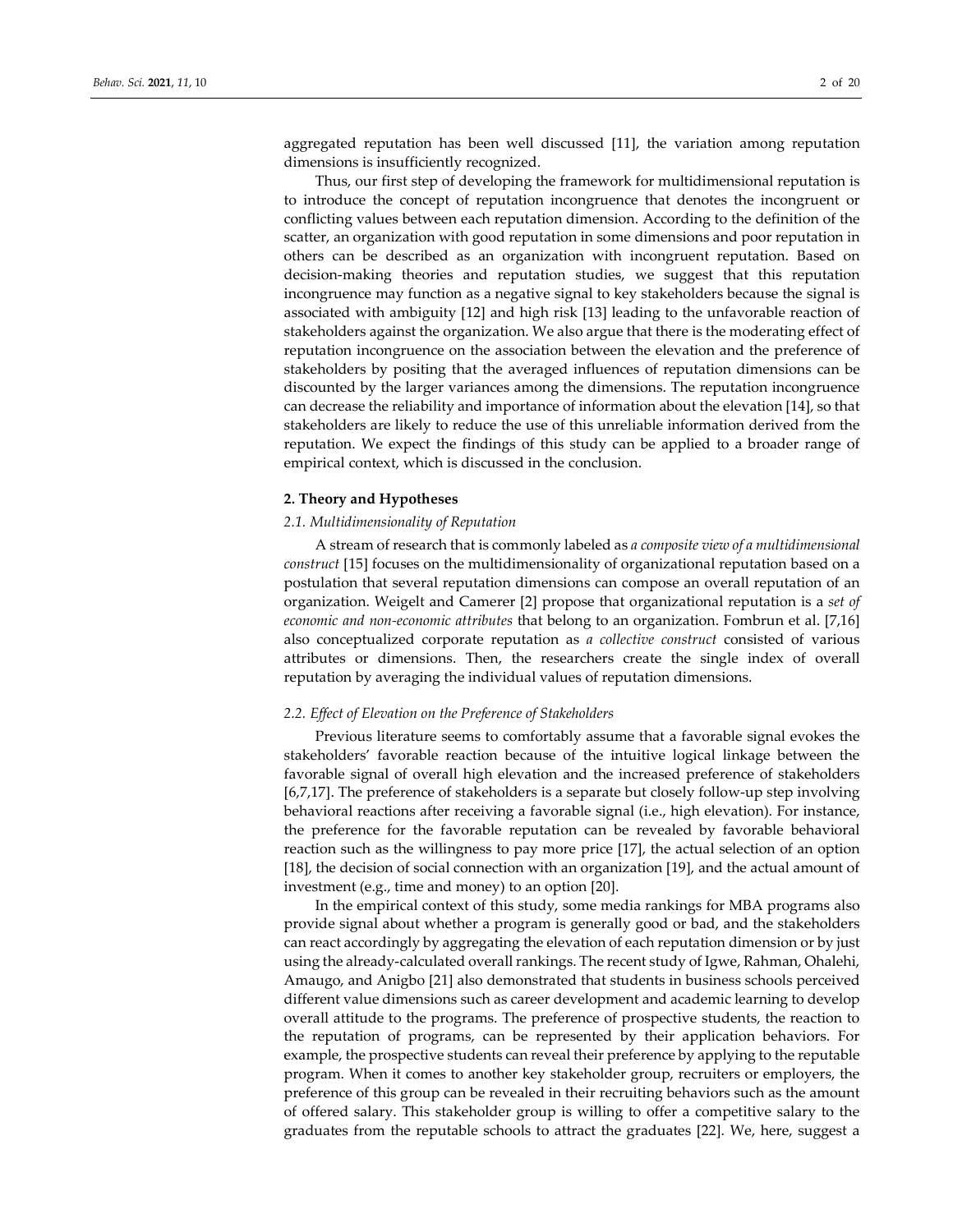hypothesis about the elevation to extend the debate about the concept of scatter in the following section.

**Hypothesis (H1).** *The greater overall reputation an organization has, the more likely the stakeholders prefer the organization. (Elevation).*

## *2.3. Effect of Scatter: Reputation Incongruence*

The degree of scatter is an essential parameter providing a new arena for the debate about multidimensional reputation. To articulate the mechanism of this parameter' effect on the preference of stakeholders in the context of reputation research, we introduce a new terminology, *reputation incongruence*, defined as a certain type of reputation signaling large variation in possible outcomes. In other words, the widely scattered value of reputation dimensions are a signal reflecting an organization has the mixture of pros and cons simultaneously, which can be specified by the terms of "higher variance in attribute values" [12].

We propose the reputation incongruence can increase *ambiguity* of the signal of an organization's reputation based on the argument that stakeholders may have difficulty in estimating the overall quality of an organization from the ambiguous information in incongruent reputation. In other words, because reputation incongruence is a mixed signal including both positive and negative values, it is not clear for stakeholders whether this signal indicates a good or poor quality in general. This ambiguous signal seems to inform that there is a variation in actual qualities when the stakeholders select the organization with reputation incongruence. To examine the effect of this ambiguity on the preference of stakeholders, we elaborate the concept of an ambiguity in reputation incongruence and then the reaction of stakeholder to this ambiguity.

As Ellsberg [10] defines ambiguity as a status where decision makers do not know the exact likelihoods of outcomes from decision-making, a wider range of estimation can represent a situation with more ambiguity compared to a narrower range. The important mechanism of reputation incongruence, here, is to widen the range of estimation. Stakeholders are likely to use each value of dimension as the individual observation while estimating the overall quality of an organization, so that more variance among the value of dimensions can widen the prediction interval. For example, Jia, Luce, and Fischer [23] demonstrate that a within-option conflict (i.e., variance among attributes) serves as an important antecedent determining the width of a confidence interval that predicts the overall quality of a multi-attribute product.

The past literature on the topic of *ambiguity avoidance* implies that there is a substantial tendency of preferring an option with lower ambiguity to one with higher ambiguity [10]. This tendency can be explained by the high risk of the ambiguous signal because the inaccurate signal in reputation incongruence indicates that there is more possibility that the selection of an organization with the inaccurate signal can induce an unexpected *bad* result than the stakeholders predicted [24]. Situational contingents and individual differences, like the amount of rewards and risk-taking attitude, may have incidental effects on the attitudes and the behavioral patterns for the decision-making under the ambiguity; but in general, people are risk-aversive and strive to assure that the information they obtain is accurate enough to make a confident decision with the motivation of avoiding the potential adverse results or poor qualities [25].

Alongside the issue of an inaccurate assessment, the reputation incongruence also can act as a *conflicting* signaling from an organization that may produce an unpleasant dissonance that should be resolved by the stakeholders. Sensemaking theory supports the negative effect of reputation incongruence on the preference of stakeholders because the reputation incongruence can provoke stakeholders' confusion about what the signal represents and cognitive dissonance about whether the organization should be chosen or not [26]. When the mechanisms of the conflicting signal and the inaccurate assessment are taken together, we can propose that the reputation incongruence of an organization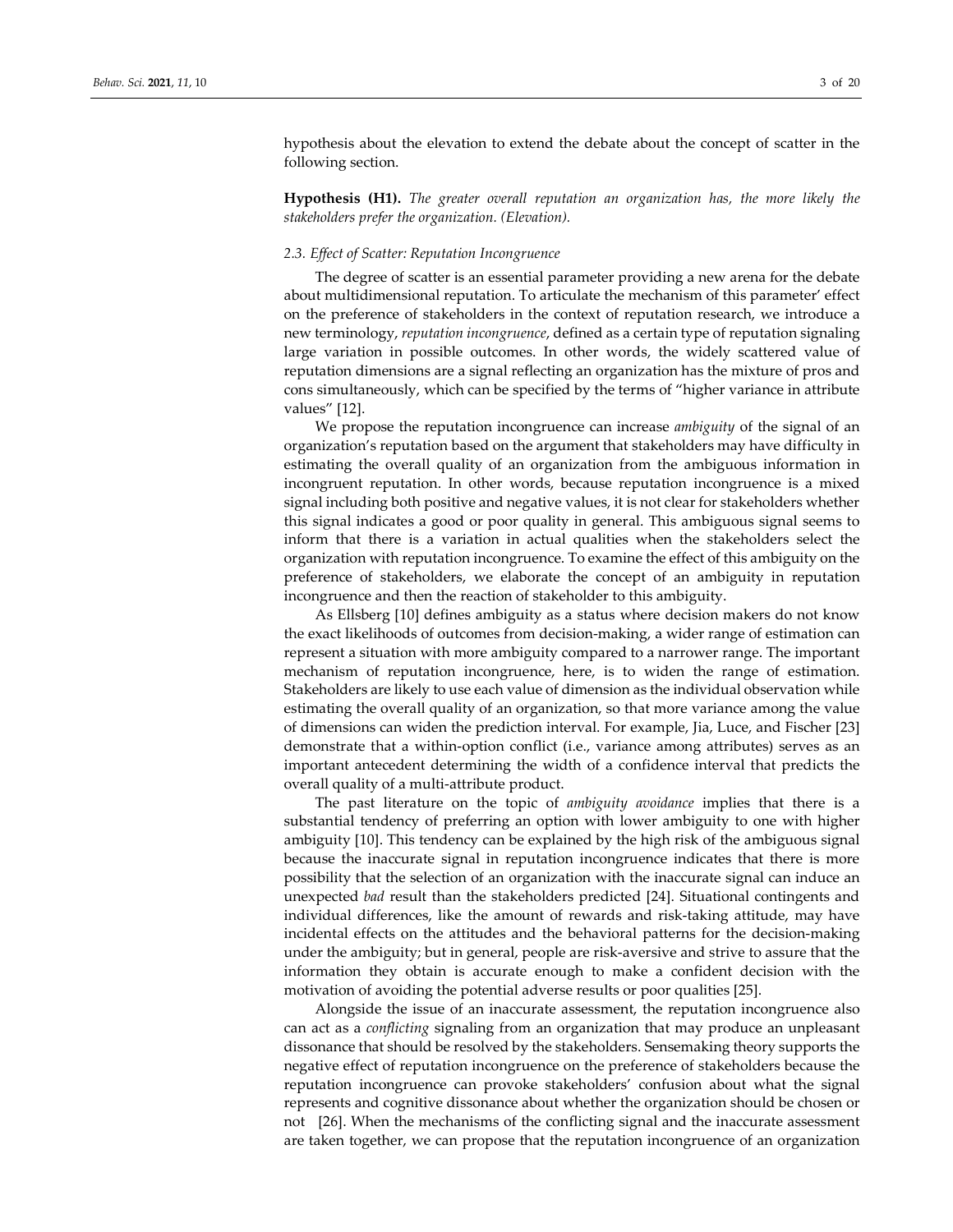entails an inaccurate assessment on the general performance of an organization [27] and the increased cognitive gaps induced by the sensebreaking [26]. Then, once stakeholders receive the signal, they view the organizations with incongruent dimensions less favorably than other organizations having a congruent reputation. Finally, by incorporating two parameters (i.e., elevation and scatter), we suggest the following hypotheses:

**Hypothesis (H2).** *The greater reputation incongruence an organization has, the less likely the stakeholders prefer the organization. (Scatter).*

#### *2.4. Moderating Effect of Reputation Incongruence*

In addition to the main effect of reputation incongruence, we also suggest the moderating effect of reputation incongruence. Reputation incongruence is likely to diminish the main effect of elevation on the preference by inhibiting the stakeholders from using reputation as key information due to the *reduced reliability* of the signal information predicting the overall quality of an organization. As the ambiguous or unclear information derived from reputation incongruence seems to prompt the stakeholders' suspicions about the trustworthiness of the signal [28,29], stakeholders may try to avoid using this incongruent information when they predict the quality of an organization. Thus, if the main effect of reputation incongruence is explained by the stakeholders' suspicion about the overall quality of an organization, the moderating effect is accounted for by the suspicion about the quality of information. Moreover, we argue that the reputation incongruence can cause a randomness issue. If stakeholders recognize the widely distributed individual value of each dimension as a random observation, they are likely to interpret that the signal has a lower signal-to-noise ratio (SNR) that is less reliable information compared to a signal with higher SNR [29,30]. As Rhee, Kim, and Han [8] point out a *large variance problem* by stating "the amount of variation is positively correlated with the degree of randomness", a fundamental assumption embedded in the debate about randomness in decision-making theory [8] supports that stakeholders could interpret the scattered observations as random incidents increasing the SNR of the signal.

The conventional idea about the reliability of measurements [31] is easily applicable to the arguments thus far. As more variances among items reduce the reliability of scale [9], reputation incongruence can reduce the reliability or the trustworthiness of its signal due to its incongruent values among each dimension. Eventually, the utility of the information from an incongruent reputation may be underestimated [32]. We propose the following hypothesis based on the rationales that reputation incongruence might reduce the overall reliability of information from organizational reputation:

**Hypothesis (H3).** *The interaction effect of reputation incongruence will serve to attenuate the main effect of elevation of reputation.*

## **3. Methods**

#### *3.1. Data and Samples*

The empirical context of this study resides under Global MBA programs. As Rindova et al. [17] suggest that corporate recruiters, one of the most important stakeholders of MBA programs, heavily rely on the business schools' reputations in order to reduce the uncertainty and asymmetry of information about the quality of business school graduates because the quality of MBA graduates is difficult to evaluate before hiring [30]. Thus, the context of our study is particularly appropriate for examining the effect of the distinct dimensions and the incongruent disposition of an organization's reputation on the stakeholders' reactions.

This study's panel data set was gathered via two major sources: *Global MBA Rankings*, which is reported annually by the *Financial Times* [33], and *Best Business Schools*, which is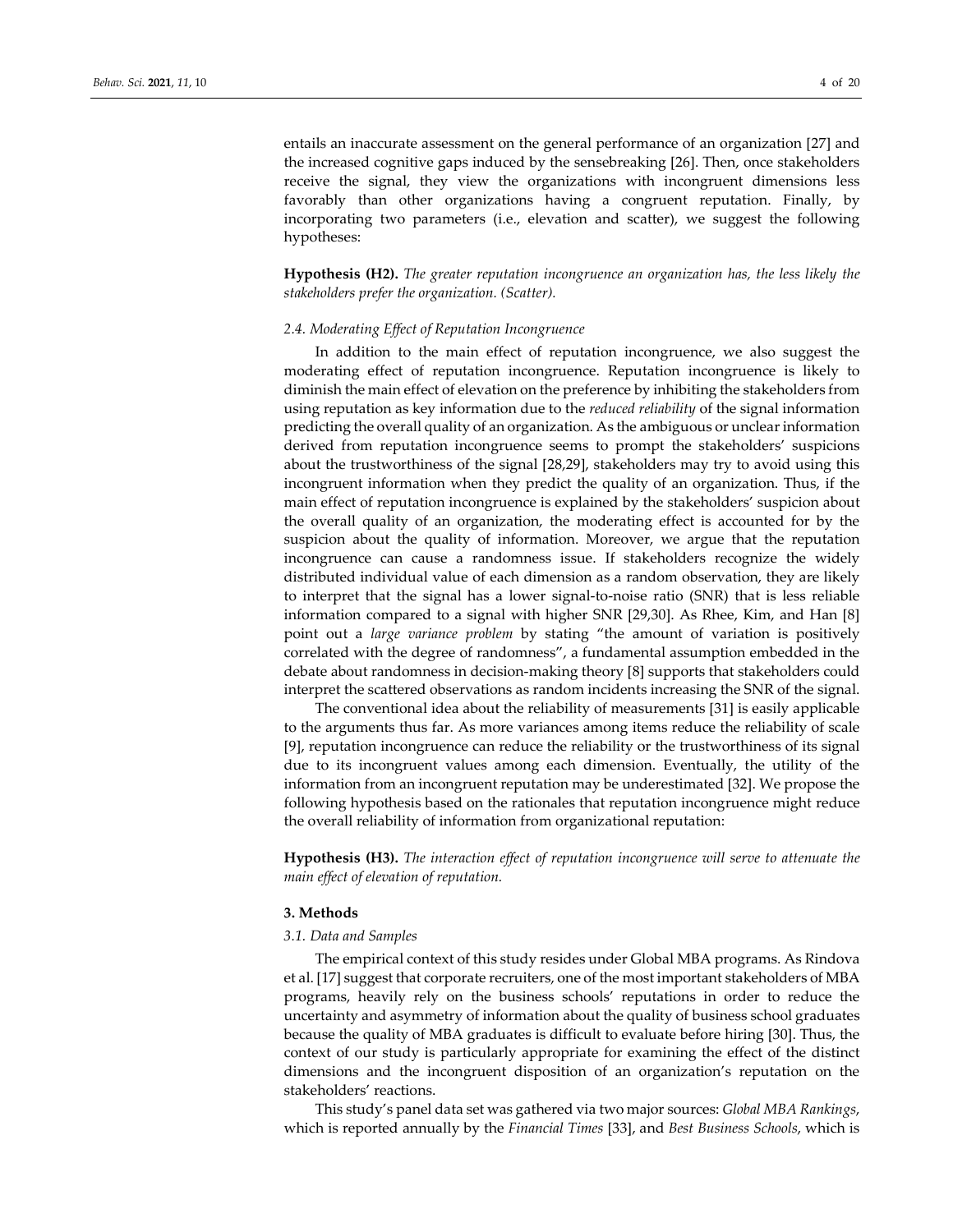also reported annually by the *Princeton Review*. The population in this study includes all MBA programs that were ranked in the top 100 lists of the *Financial Times' Global MBA Rankings* [33] reports during the period from 2008 to 2016. 73 U.S. business schools and 72 non-U.S. schools were ranked at least once within these top 100 lists at least once during this period. *Best Business Schools* by the *Princeton Review* was also used in order to add more variables into this study. Due to missing information, we will use only overlapped observations between these two major data sources. After combining two data sources, 504 observations including 69 U.S. business schools and 25 foreign MBA programs from 2008 to 2016 were used in this study.

#### *3.2. Dependent Variables*

To examine our hypotheses, we employed two types of dependent variables measuring the preference of two different stakeholder groups. One measure represents the preference of recruiters (i.e., employers) revealed in recruiting behaviors and another measures refer to the preference of applicants (i.e., prospective students) for the MBA programs. First, the preference of employers as a key stakeholder group who recruits graduates from the MBA programs was measured by the first year's salary they pay the graduates because the employers are willing to pay more for the graduates from reputable programs based on their preference about the programs [17]. In particular, the *Financial Times*' MBA ranking [33] provides a weighted salary statistic that was calculated by "the average salary today with adjustment for variations between sectors" and the relative value of currencies between countries [34]. Due to the skewed distributions, we used the natural logarithm of this weighted salary. Secondly, to measure the preference of prospective students who consider enrolling in the MBA schools, we used the information of how many prospective students apply to an MBA program, which can be understood as how successfully the reputation can attract applicants. Because we also found the skewed distributions of this variable, we used the natural logarithm of the number of applicants.

#### *3.3. Elevation of Reputation*

Although there are several contending publications, we selected the *Financial Times* rankings [33] to measure the reputations of business schools because this rating system includes more various attributes and a larger number of global programs in comparison to other ranking systems. With this *Financial Times* public report [33], stakeholders can identify rankings in seven criteria: career progress, aims achieved, placement success, international mobility, international experience, doctoral program, and research productivity. In addition, the *Financial Times* ranking system [33] has a longer history, better name recognition, and arguably is more comprehensive than other contenders [35], providing appropriate measures for studying the multidimensionality of reputation.

To determine the major dimensions of the MBA programs' reputation, we conducted confirmatory factor analysis with the various attributes reported in the *Financial Times* [33], based on the argument that the quality of business schools can be understood by the dimensions of research performance and effective career development [22] and the dimensions related to globalization or international diversity [36]. We categorized seven attributes used in the *Financial Times* ranking [33] into three major reputation dimensions of career development, globalization, and research performance. Three attributes—career progress, aims achieved, and placement success—were categorized into the career development dimension while the other two attributes—international mobility and international experience—were categorized into the globalization dimension. We also bounded the doctoral rank and the research rank as a factor in this confirmatory factor analysis. The result revealed that each attribute is significantly loaded on its bounded dimensions (RMSEA = 0.054, *p* < 0.001).

After the three dimensions of reputation had been verified, we averaged the rankings of the attributes for each dimension to calculate each dimensions' ranking score. Next, we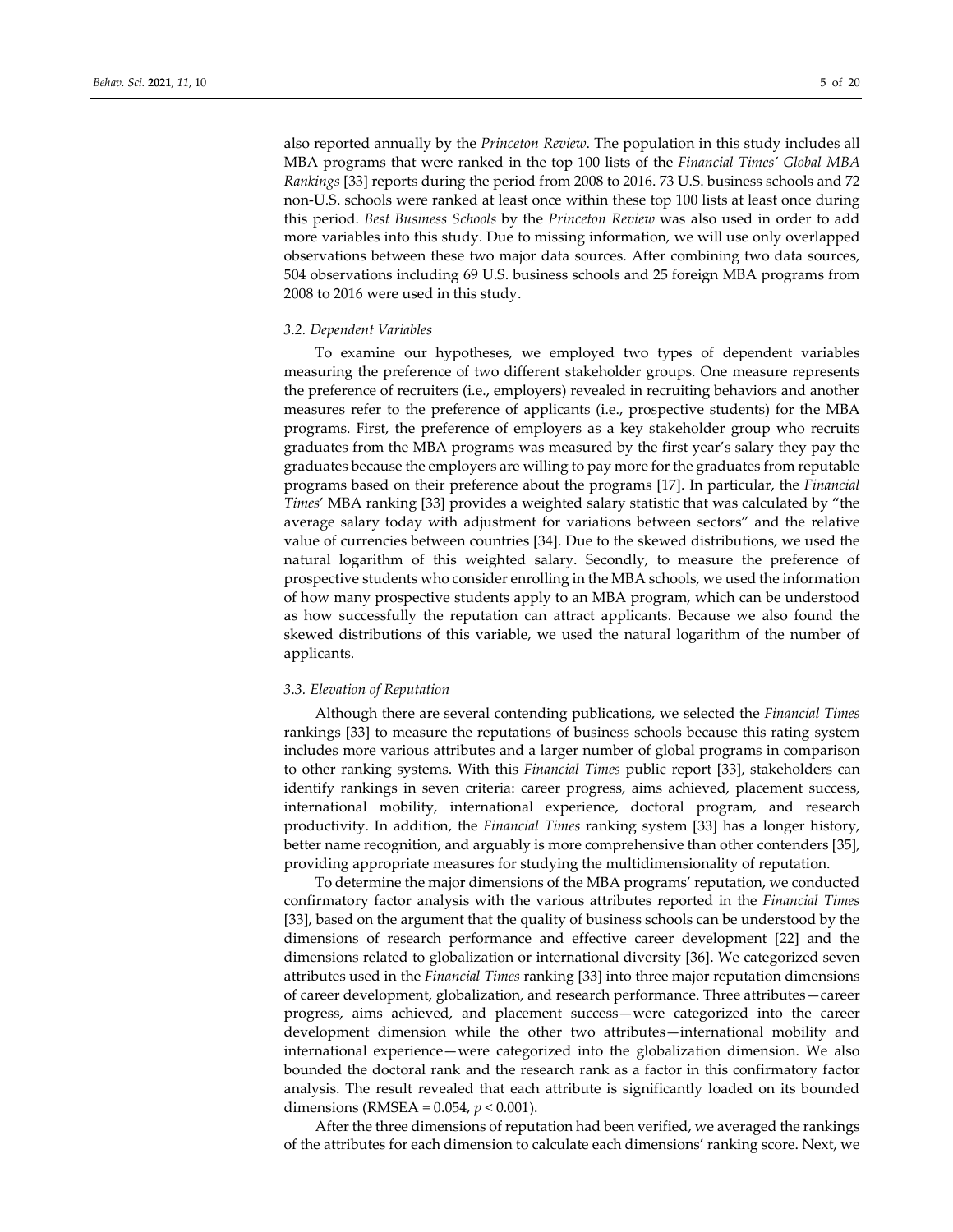calculated reversed indices from this score of each dimension's ranking because the lower score of ranking refers to the better reputation (i.e., being ranked in 1 means the best reputation compared to being ranked in 100), which can cause confusion during the interpretation of results. To do this, we subtracted the ranking scores from 101 since that the lowest possible ranking in our dataset would be 101. Next, we calculated the logarithm of this reversed variable likewise other variables. Thus, a dimension's reputation, D*j*, of an MBA program, *i*, in the selected current year, *t*, is formally defined with the average ranking of each attribute, A*ijk*, as following:

$$
D_{ijt} = \log(101 - \sum A_{ijkl}/N)
$$
 (1)

where:

D*ijt*: is *j*th dimension's reputation of *i-*th MBA program in the selected current year, *t.* A*ijk*: is a *k*th subcategory's ranking of aggregated measure for *j*th dimension's ranking.

Then, we calculated a composite measure by averaging the weighted elevation of each dimension, according to the regression procedure of weighting multi-attribute options [24]. Based on the results from pretests using GEE regression models, we identified weights for each dimension: For the preference of job applicants, the career development was weighted by the coefficient of 0.10 ( $p < 0.01$ ), globalization by 0.05 ( $p <$ 0.01), and research performance by 0.18 ( $p < 0.01$ ) while for the preference of recruiters, career development by  $0.03$  ( $p < 0.01$ ), globalization by  $0.04$  ( $p < 0.01$ ), research performance by 0.04 (*p* < 0.01). Thus the overall elevation of reputation, OE*it*, could be calculated by  $\sum_{j=1}^{3}$  *witj*\*D<sub>*ijt*</sub>, where *w<sub>j</sub>* denotes the weight. Finally, we centered OE<sub>it</sub> by mean in order to avoid multicollinerity with reputation incongruence and interaction term with it [37].

#### *3.4. Reputation Incongruence*

In this paper, the reputation incongruence is defined as variations among the perceived reputation of each dimension. To measure this variable, we used the coefficient of variation (V), which is "the standard deviation divided by the mean" [38], calculated from the weighted elevations of three reputation dimensions. Many organizational studies have adopted this V as a statistical measure indicating the internal variability in social groups such as top management teams, task groups, or organizations on numerous dimensions [39]. Thus, in this study, the higher value of V denotes that eventually there will be a more scattered reputation and more incongruence in reputation. This variable was also used in natural logarithmic form, and then centered to reduce the multicollinearity with the individual values of reputation dimensions during the interaction analysis.

#### *3.5. Control Variables*

*U.S./non-U.S.* It has been discussed that U.S. higher educational programs including MBA programs are more appealing to non-U.S. employers and students as well as stakeholders probably in the U.S., compared to foreign MBA programs [36]. we created a dummy variable indicating whether a school is located in the U.S. (1) or not (0) to identify this difference in nationality by using information in the *Princeton Review*.

*Public/private.* Resource dependence theory suggests that private schools, which are more dependent on students and businesses for resources, should devote more time and effort into MBA programs to immediately meet these stakeholders' needs [40]. On the other hand, because public institutions have some minimum level of guaranteed state funding, they can distribute their attention to other less profitable activities than MBA programs [40]. Thus, we included dummy variable that denotes 0 for public school and 1 for private based on information from the *Princeton Review*.

*Annual tuition***.** The prospective students strive to maximize the difference between what they paid for their MBA programs and what they receive after graduation [34]. This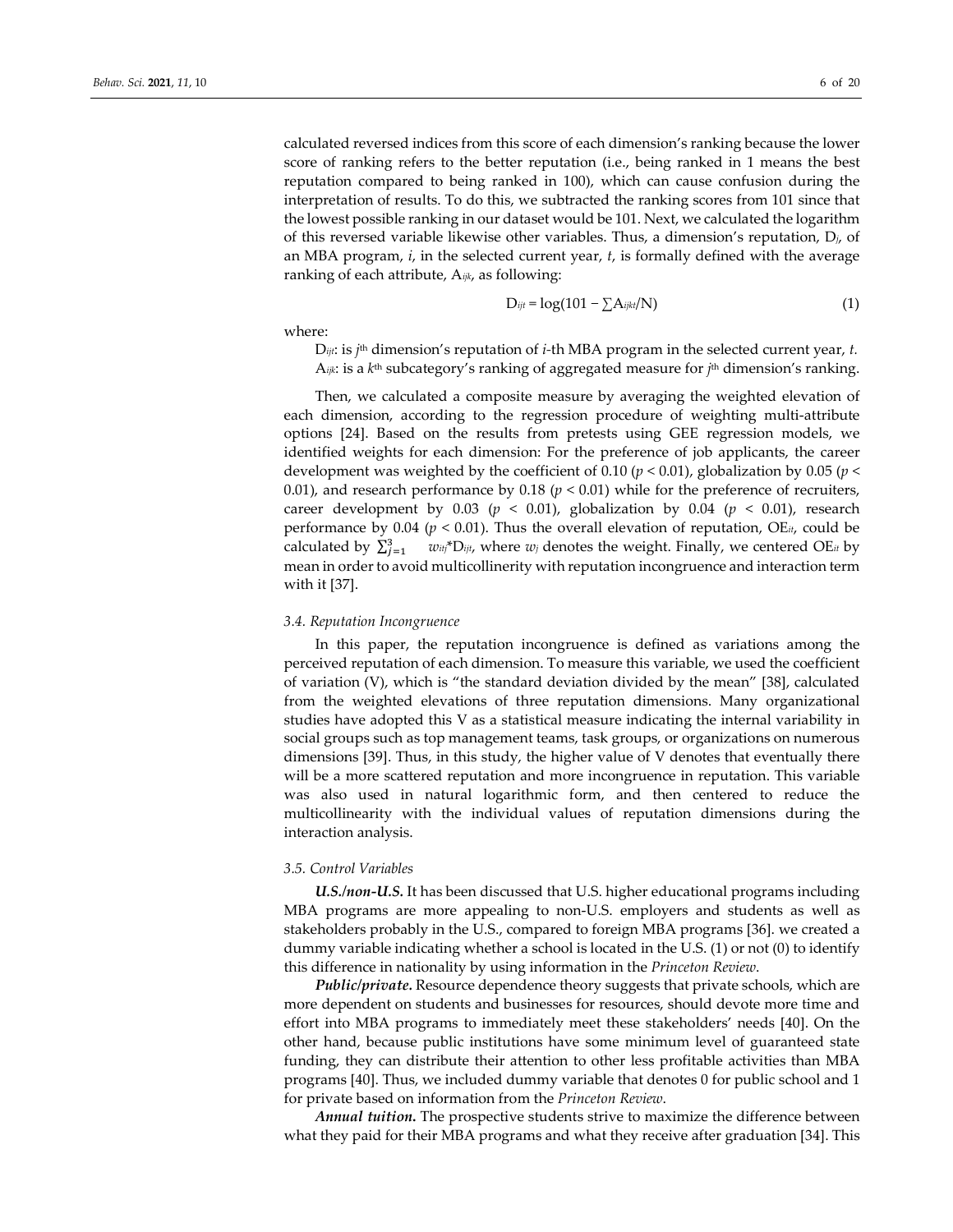variable was collected from the *Princeton Review* and used in natural logarithm to avoid skewness.

*Size of MBA program***.** Organizational size is an important factor that has been found to affect the stakeholders' perceptions and preferences of an organization by linking the size with the organizations' higher visibility, more power, and legitimacy [41]. We operationally defined the size of each MBA program as the number of annual enrollments to the program by using the data of the *Princeton Review* and other supplementary sources such as program-specific brochures and web-pages. Because of the skewness, this variable was also used in natural logarithm form.

*Geographic location of business schools***.** This factor influences the students' preferences because of the living costs [34] and the recruiters' preferences to the business schools due to the accessibility [42]. We created three dummy variables to control for the effect of geographical locations based on the information of four categories about the business schools' location provided by the *Princeton Review*: village, town, city, and metro.

*Age of MBA program.* An organization with a long history usually has a competitive advantage over other organizations with a shorter history because of the stable membership that develops favorable relationships with other stakeholders and deepens the understanding about the complex social system [43]. This advantage of long history or age can be directly connected to the perception of the general audiences including the prospective students and the recruiters [44]. This age variable was controlled in natural log form due to its skewness, which was shown in the *Princeton Review*.

*Weighted salary.* One of the prospective students' main concerns is how they can increase their salary after graduation [34,42], we included this variable in the models using the preference of the students as the dependent variable. Because this variable was already used as the dependent variable in the models for the preference of recruiters and the correlation between current year's weighted salary and the lagged year's one was extremely high  $(r = 0.95)$ , we excluded this in the latter regression models.

*Characteristics of student body.* Previous work experience before enrollment to the MBA programs are expected to positively associate with a higher post-graduation salary because recruiters assume that longer work experience implies more maturity and wisdom of graduate students from the MBA programs [45]. Likewise, the GMAT score is an important criterion where recruiters evaluate the quality of MBA students [17,45]. Lastly, we controlled the ratio of female students in MBA programs due to the gender differences in salary after graduation [46] and the damaged image in the parity of the programs [45]. Each observation's work experiences and GMAT scores were collected from the *Princeton Review* while the ratio of female students was from the *Financial Times* [33]. All of these variables were used in natural logarithm.

#### *3.6. Models*

If P*it* denotes the stakeholders' preference about an MBA program, *i*, in a focal year, *t*, as a lagged response to the reputation of the programs in a previous year (*t*−1), we model the following equation to provide models to test our hypotheses in this study:

$$
P_{it} = \alpha \mathbf{OE}_{i(t-1)} + \beta \mathbf{RI}_{i(t-1)} + \gamma \mathbf{OE}_{i(t-1)} \mathbf{RI}_{i(t-1)} + \delta \mathbf{X}_{i(t-1)} + \mu_{it}
$$

where:

OE*i*(*t*−1): is (*t*−1) year's overall reputation of *i*-th MBA program. RI*i*(*t*−1): is (*t*−1) year's reputation incongruence of *i*-th MBA program. X*i*(*t*−1): is (*t*−1) year's control variables of *i*-th MBA program.

μ*it*: is (*t*−1) year's intercept of *i*-th MBA program.

Here, OE*i*(*t*−1) and RI*i*(*t*−1) refer to each independent variable where *t*, the year of observation, ranging from 2008 to 2016. Specifically, OE denotes the overall reputation or elevation and RI the reputation incongruence among these three dimensions (see the measure section) while X*<sup>i</sup>* denotes control variables. To estimate the parameters, we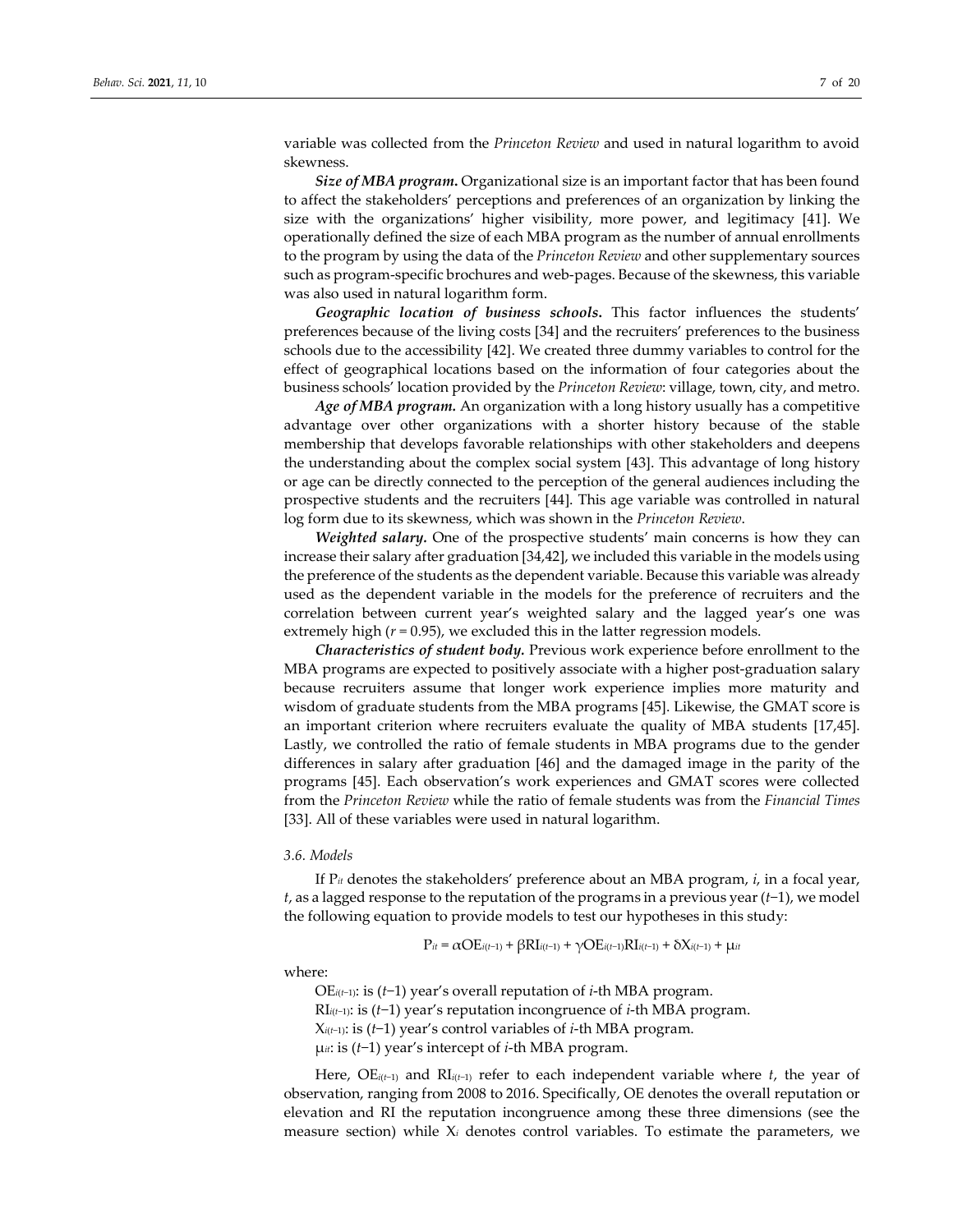separately used recruiters' preference (i.e., log[weighted salary(*t*)]) and prospective students' preferences (i.e., log[number of application(t)]) as two different dependent variables. In other words, there were two different analyses using each dependent variable. The equations also included the interaction terms to test our hypothesis 3. The negative effect of these interaction terms would imply reduced main effects of each dimension by assuming that each reputation dimension has a positive association with the preference of employers.

The parameters of each equation will be estimated using an unbalanced panel data set with yearly time periods. We use the generalized estimating equations (GEE) model to analyze population average, which is less likely to be misled by the assumption on distribution [47,48]. To account for autocorrelation among an MBA programs' observations, we adopt unstructured correlation matrices due to the difficulties in assuming the correlations. The summary of variables is shown in Table 1.

|                        | Variable                  | <b>Measure</b>                      | Source       | Model      |  |  |
|------------------------|---------------------------|-------------------------------------|--------------|------------|--|--|
|                        |                           |                                     | Financial    | For        |  |  |
| Dependen<br>t variable | Preference of recruiters  | First year salary of graduates      | Times        | recruiters |  |  |
|                        | Preference of prospective |                                     | Princeton    | For        |  |  |
|                        | students                  | Number of annual applications       | Review       | students   |  |  |
| Independe              | Overall reputation        | Aggregated reputation from rankings | Financial    | For both   |  |  |
|                        |                           |                                     | Times        |            |  |  |
| nt variable            | Reputation incongruence   | Variation of reputation among sub-  | Financial    | For both   |  |  |
|                        |                           | rankings                            | Times        |            |  |  |
|                        | Nationality of a program  | U.S. or non-U.S. based              | Princeton    | For both   |  |  |
|                        |                           |                                     | Review       | For both   |  |  |
|                        | Public entity             | Public or private program           | Princeton    |            |  |  |
|                        |                           |                                     | Review       |            |  |  |
|                        | Annual tuition            | Tuition in U.S. dollar              | Princeton    | For both   |  |  |
|                        |                           |                                     | Review       |            |  |  |
|                        | Size of a program         | Number of annual enrollments        | Princeton    | For both   |  |  |
|                        |                           |                                     | Review       |            |  |  |
|                        | Location of a program     | Village, town, city, or metro area  | Princeton    | For both   |  |  |
| Control                |                           |                                     | Review       |            |  |  |
| variables              | History of a program      | Age of a program                    | Princeton    | For both   |  |  |
|                        |                           |                                     | Review       |            |  |  |
|                        | Weighted salary           | Salary of graduates (excluded in    | Financial    | For        |  |  |
|                        |                           | analysis)                           | <b>Times</b> | recruiters |  |  |
|                        | Current students' work    | Average working years before a      | Princeton    | For both   |  |  |
|                        | experience                | program                             | Review       |            |  |  |
|                        | Current students' female  | Reported ratio of female to male    | Financial    | For both   |  |  |
|                        | ratio                     | students                            | <b>Times</b> |            |  |  |
|                        | Current students' GMAT    | Average GMAT score                  | Princeton    | For both   |  |  |
|                        | score                     |                                     | Review       |            |  |  |

**Table 1.** Summary of variables included in the GEE models.

## **4. Results**

Tables 2 and 3 separately report descriptive statistics and correlations for variables used in the models for the preference of the prospective students and recruiters. Because of missing information for the number of applicants, the models for the prospective students group had the slightly smaller numbers of observation  $(N = 465)$  than the models for the recruiters ( $N = 504$ ). Of particular interest is the negative correlation between the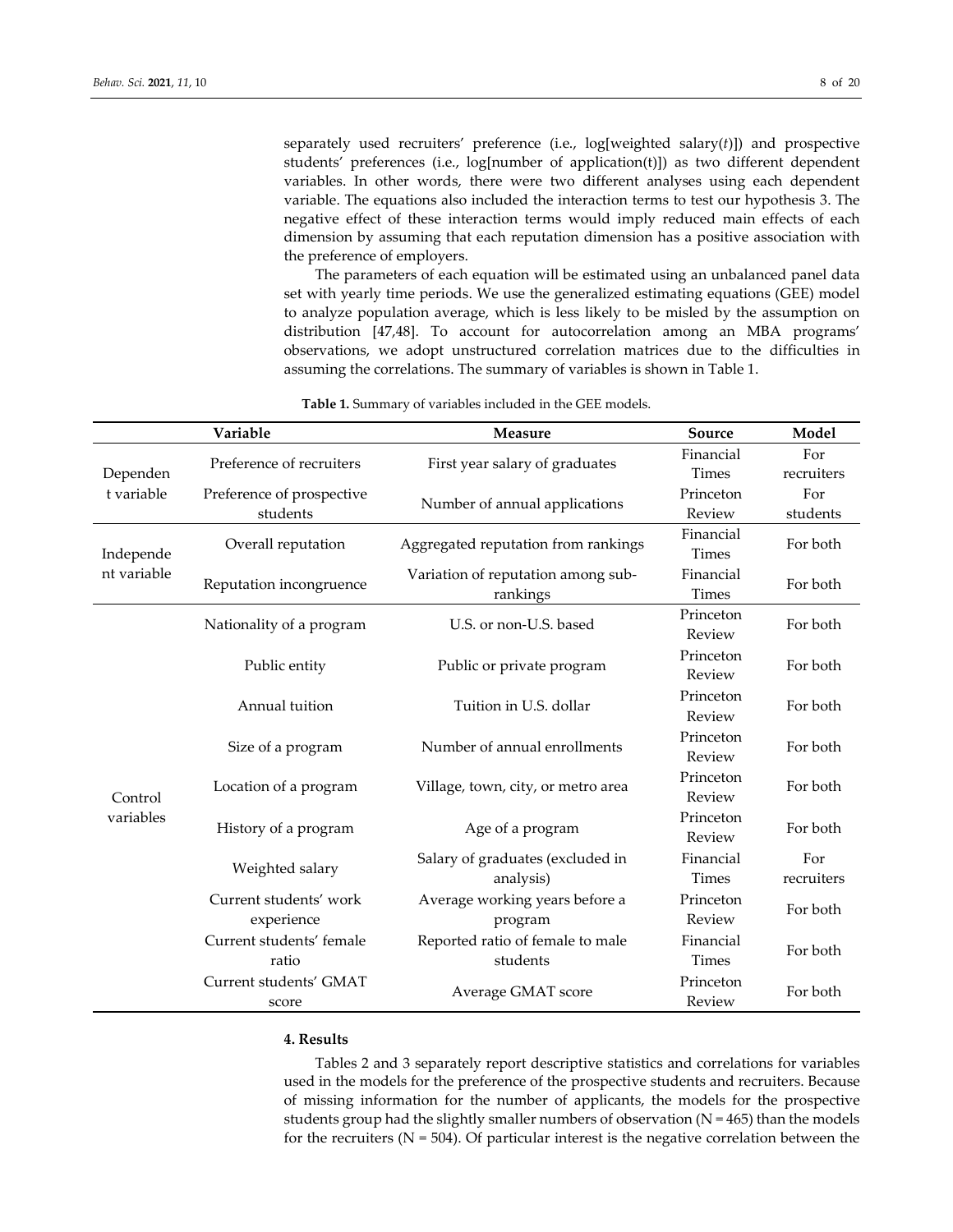preference of these stakeholders and reputation incongruence, corresponding to a major hypothesis of this study. The preference of prospective students (i.e., the number of applicants) was significantly correlated with the reputation incongruence and the preference of recruiters (i.e., weighted salary) was also with the reputation incongruence. Among several independent and control variables, there were significant correlations, too. Especially, the reputation dimensions were correlated with many other variables. Variance-inflation factors in every regress model, however, were less than 2.87 in the models used the prospective students' preference as the dependent variable, and less than 1.72 in the models used the recruiters' preference, respectively, and any correlation coefficient did not exceed 0.80 among the variables, so that there was very little probability of a multicollinearity problem [49].

Table 4 shows the results from the GEE estimates of the Equation (1) using the number of applicants as the dependent variable. In Model 1, the base model with containing only the control variables reports that locating in U.S., future salary, large size, and high GMAT score were positively associated with the 1-year lagged number of applicants while the expensive tuition and the location in town were negatively associated with the dependent variable.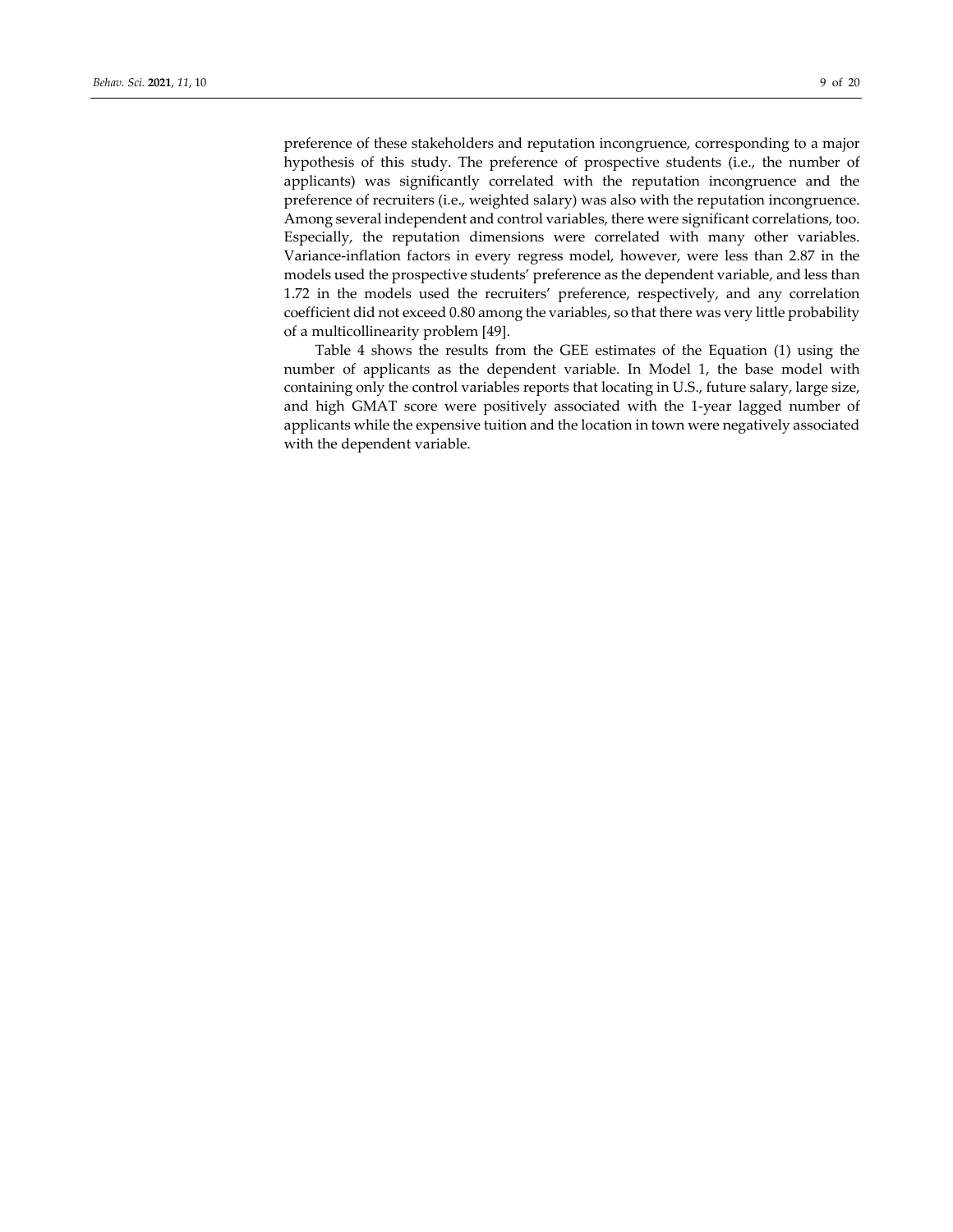|                             | MeanS.D. Min Max    |                  |                                                                                           |                       | 3 | 4       | 5.                                                                  | h    |                                                                          | 8    | 9                | 10 | 11       | 12                          | 13 | 14       | 15 |
|-----------------------------|---------------------|------------------|-------------------------------------------------------------------------------------------|-----------------------|---|---------|---------------------------------------------------------------------|------|--------------------------------------------------------------------------|------|------------------|----|----------|-----------------------------|----|----------|----|
| 1.Log(number of applicants) | 2.98 0.42 1.63 3.96 |                  |                                                                                           |                       |   |         |                                                                     |      |                                                                          |      |                  |    |          |                             |    |          |    |
| 2.U.S. school               | $0.56$ $0.50$       | $\left( \right)$ | $0.33**$                                                                                  |                       |   |         |                                                                     |      |                                                                          |      |                  |    |          |                             |    |          |    |
| 3.Private                   | $0.45$ 0.50         | - 0              |                                                                                           | $0.32**$ $0.21**$     |   |         |                                                                     |      |                                                                          |      |                  |    |          |                             |    |          |    |
| 4.Village                   | $0.06$ 0.23 0       |                  | $-0.05$                                                                                   | $0.13**0.07*$         |   |         |                                                                     |      |                                                                          |      |                  |    |          |                             |    |          |    |
| 5.Town                      | 0.11 0.32           | - 0              | $-0.13**$ 0.11** $-0.14**$ -0.09*                                                         |                       |   |         |                                                                     |      |                                                                          |      |                  |    |          |                             |    |          |    |
| 6.City                      | 0.32 0.47           | - 0              | 0.03                                                                                      |                       |   |         | $0.08^*$ -0.08* -0.16**-0.24**                                      |      |                                                                          |      |                  |    |          |                             |    |          |    |
| 7.Log(annual tuition)       |                     |                  |                                                                                           |                       |   |         | 4.47 0.17 3.79 4.86 0.29** $-0.11**$ 0.31** 0.09* $-0.13**$ $-0.04$ |      |                                                                          |      |                  |    |          |                             |    |          |    |
| 8.Log(weighted salary)      |                     |                  | $5.03$ 0.09 4.49 5.26 0.74** 0.21** 0.35** 0.08* -0.01                                    |                       |   |         |                                                                     | 0.04 | $0.54**$                                                                 |      |                  |    |          |                             |    |          |    |
| 9. Log(program size)        |                     |                  | $2.21$ 0.32 1.48 3.00 0.67** 0.31** 0.39**-0.05                                           |                       |   |         | $-0.14**-0.01$                                                      |      | $0.30**$ 0.60 <sup>**</sup>                                              |      |                  |    |          |                             |    |          |    |
| 10.Log(history)             |                     |                  | $0.00 \text{ } 0.29 - 1.72 \text{ } 0.55 \text{ } 0.14** \text{ } 0.48** \text{ } 0.09**$ |                       |   | 0.06    | $-0.06$                                                             | 0.04 | $-0.02$                                                                  | 0.05 | $0.20**$         |    |          |                             |    |          |    |
| 11.Log(work experience)     |                     |                  | $0.70$ $0.10$ $0.30$ $1.00$ $-0.03$                                                       | $-0.61**-0.17**$ 0.00 |   |         | $-0.06$                                                             |      | $-0.14**$ 0.18 <sup>**</sup> 0.00                                        |      | $-0.16**-0.34**$ |    |          |                             |    |          |    |
| 12.Log(Female ratio)        |                     |                  | $1.46$ 0.11 0.85 1.75 0.19** 0.07* -0.04                                                  |                       |   |         | $-0.07*$ $-0.10**$ $-0.03$                                          |      | $0.20**-0.01$                                                            |      | $0.18**$ 0.03    |    | 0.03     |                             |    |          |    |
| 13.Log(GMAT score)          |                     |                  | $2.82$ 0.02 2.72 2.86 0.68** 0.21** 0.20**-0.03                                           |                       |   |         | $-0.09*$                                                            |      | $0.15**$ $0.32**$ $0.67**$ $0.52**$ $0.06$                               |      |                  |    | $-0.09*$ | 0.06                        |    |          |    |
| 14. Overall reputation      |                     |                  | $0.00 \quad 0.46 - 1.54 \quad 0.67 \quad 0.58** \quad 0.46** \quad 0.03$                  |                       |   | $-0.04$ | 0.01                                                                |      | $0.12**$ $0.13**$ $0.42**$ $0.56**$ $0.20**$ $-0.20**$ $0.12**$ $0.45**$ |      |                  |    |          |                             |    |          |    |
| 15. Reputation incongruence |                     |                  | $0.00\, 0.06 - 0.03 \, 0.77 - 0.15**\, 0.33**\, 0.03$                                     |                       |   | $-0.01$ | 0.04                                                                |      | $0.14**-0.25**-0.05$                                                     |      | $-0.08*$         |    |          | $0.16**-0.27**-0.10**-0.01$ |    | $0.11**$ |    |

Table 2. Descriptive statistics and correlation coefficient in the models for prospective students (N = 495).

note: \* *p* < 0.05, \*\* *p* < 0.01.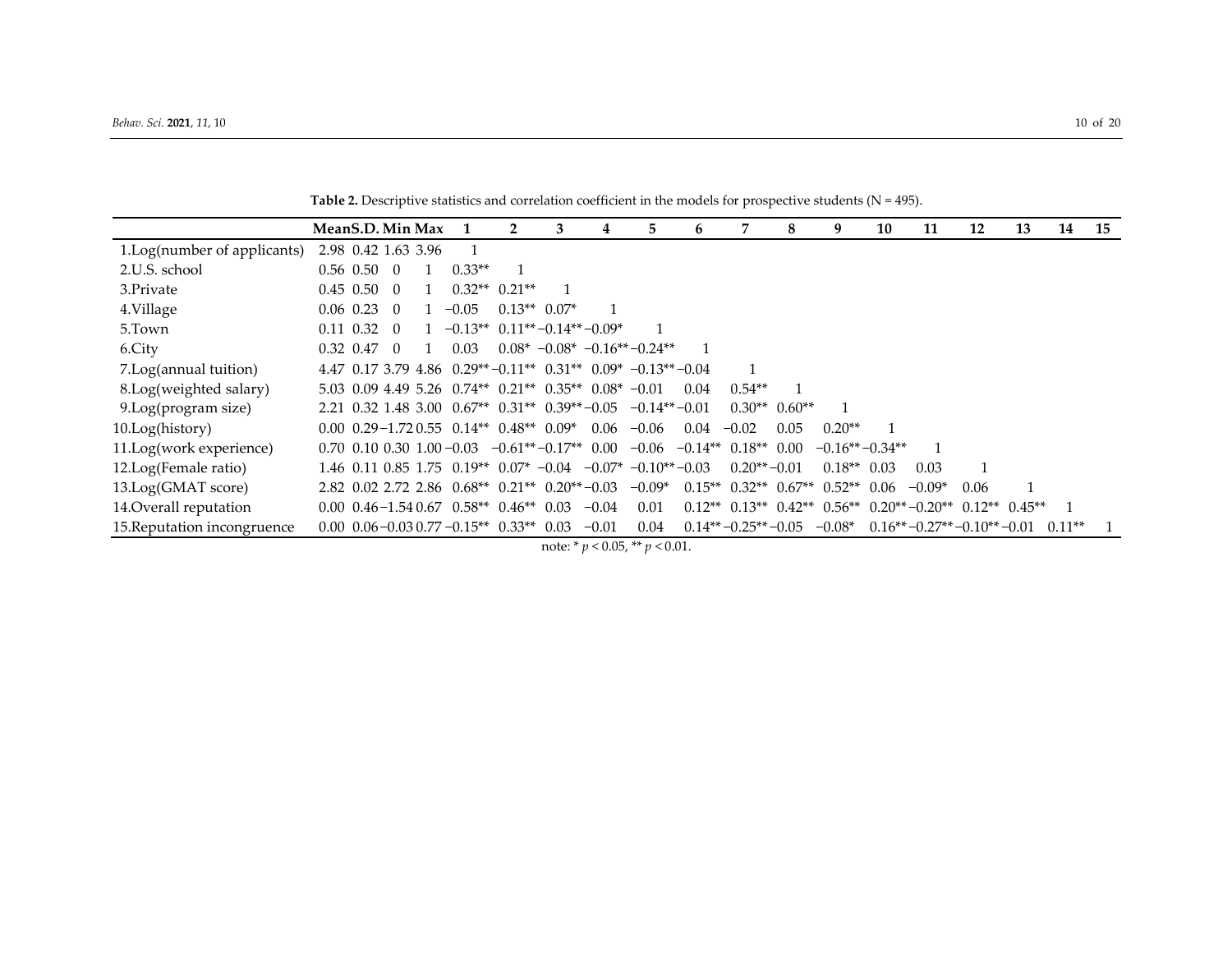|                             | Mean S.D. Min. Max. |                                     |                                      |                |                   | 3              | 4                              | 5.        | 6               |           | 8        | 9                | 10       | 11                                              | 12       | 13          | - 14 |
|-----------------------------|---------------------|-------------------------------------|--------------------------------------|----------------|-------------------|----------------|--------------------------------|-----------|-----------------|-----------|----------|------------------|----------|-------------------------------------------------|----------|-------------|------|
| 1.Log(weighted salary)      |                     | 5.02 0.09 4.49                      | 5.26                                 |                |                   |                |                                |           |                 |           |          |                  |          |                                                 |          |             |      |
| 2.U.S. school               | $0.56$ 0.50         |                                     |                                      | $0.21**$       |                   |                |                                |           |                 |           |          |                  |          |                                                 |          |             |      |
| 3.Private                   | $0.45$ 0.50         | $\Omega$                            |                                      | $0.35**$       | $0.21**$          |                |                                |           |                 |           |          |                  |          |                                                 |          |             |      |
| 4.Village                   | $0.06$ 0.23         | $\Omega$                            |                                      | $-0.08*$       | $0.13**$          | $0.07*$        |                                |           |                 |           |          |                  |          |                                                 |          |             |      |
| 5.Town                      | $0.11 \quad 0.32$   | $\Omega$                            |                                      | $-0.01$        |                   |                | $0.11***-0.14**-0.14**$        |           |                 |           |          |                  |          |                                                 |          |             |      |
| 6.City                      | $0.32 \quad 0.46$   | $\Omega$                            |                                      | 0.04           | $0.08*$           | $-0.08*$       | $-0.08*$                       | $-0.16**$ |                 |           |          |                  |          |                                                 |          |             |      |
| 7.Log(annual tuition)       |                     | 4.47 0.17 3.79                      | 4.86                                 |                | $0.54** - 0.11**$ | $0.31**$       | $0.31**$                       | $0.09*$   | $-0.13**$       |           |          |                  |          |                                                 |          |             |      |
| 8.Log(program size)         |                     | 2.21 0.32 1.48                      | 3.00                                 | $0.60**$       | $0.31**$          | $0.39**$       | $0.39** -0.05$                 |           | $-0.14** -0.01$ |           |          |                  |          |                                                 |          |             |      |
| 9.Log(History)              |                     | $0.00 \quad 0.29 - 1.72 \quad 0.55$ |                                      | 0.05           | $0.48**$          | $0.09*$        | $0.09*$                        | 0.06      | $-0.06$         | 0.04      | $-0.02$  |                  |          |                                                 |          |             |      |
| 10.Log(work experience)     |                     | $0.70 \quad 0.10 \quad 0.30$        | 1.00                                 | 0.00           |                   |                | $-0.61***$ $-0.17**$ $-0.17**$ | 0.00      | $-0.06$         | $-0.14**$ |          | $0.18** -0.16**$ |          |                                                 |          |             |      |
| 11.Log(Femaleratio)         |                     |                                     | 1.46 0.11 0.85 1.75                  | $-0.01$        | $0.07*$           | $-0.04$        | $-0.04^*$ $-0.07^*$            |           | $-0.10**$       | $-0.03$   | $0.20**$ | $0.18**0.03$     |          |                                                 |          |             |      |
| 12.Log(GMAT score)          |                     | 2.82 0.02 2.72 2.86                 |                                      | $0.67**$       | $0.21**$          | $0.2**$        | $0.20** -0.03$                 |           | $-0.09*$        | $0.15**$  | $0.32**$ | $0.52**0.06$     |          | $-0.09*$                                        |          |             |      |
| 13. Overall reptuation      |                     |                                     | $0.00 \quad 13.5 - 36.9 \quad 35.12$ | $0.58** -0.07$ |                   | $0.25** -0.05$ |                                | $-0.09*$  | 0.00            | $0.4**$   | $0.59**$ | 0.02             | $0.11**$ | 0.05                                            | $0.57**$ |             |      |
| 14. Reputation incontruence |                     |                                     | $0.00 \quad 0.57 - 3.57 \quad 1.23$  | $-0.26**$      | $0.09*$           | $-0.08*$       | $-0.08*$                       | $-0.12*$  | $-0.01$         | $-0.07*$  |          |                  |          | $-0.21**$ $-0.21**$ $0.18**$ $-0.11**$ $-0.08*$ |          | $-0.30**$ 1 |      |

Table 3. Descriptive statistics and correlation coefficient in the models for recruiters (N = 504).

note: \* *p* < 0.05, \*\* *p* < 0.01.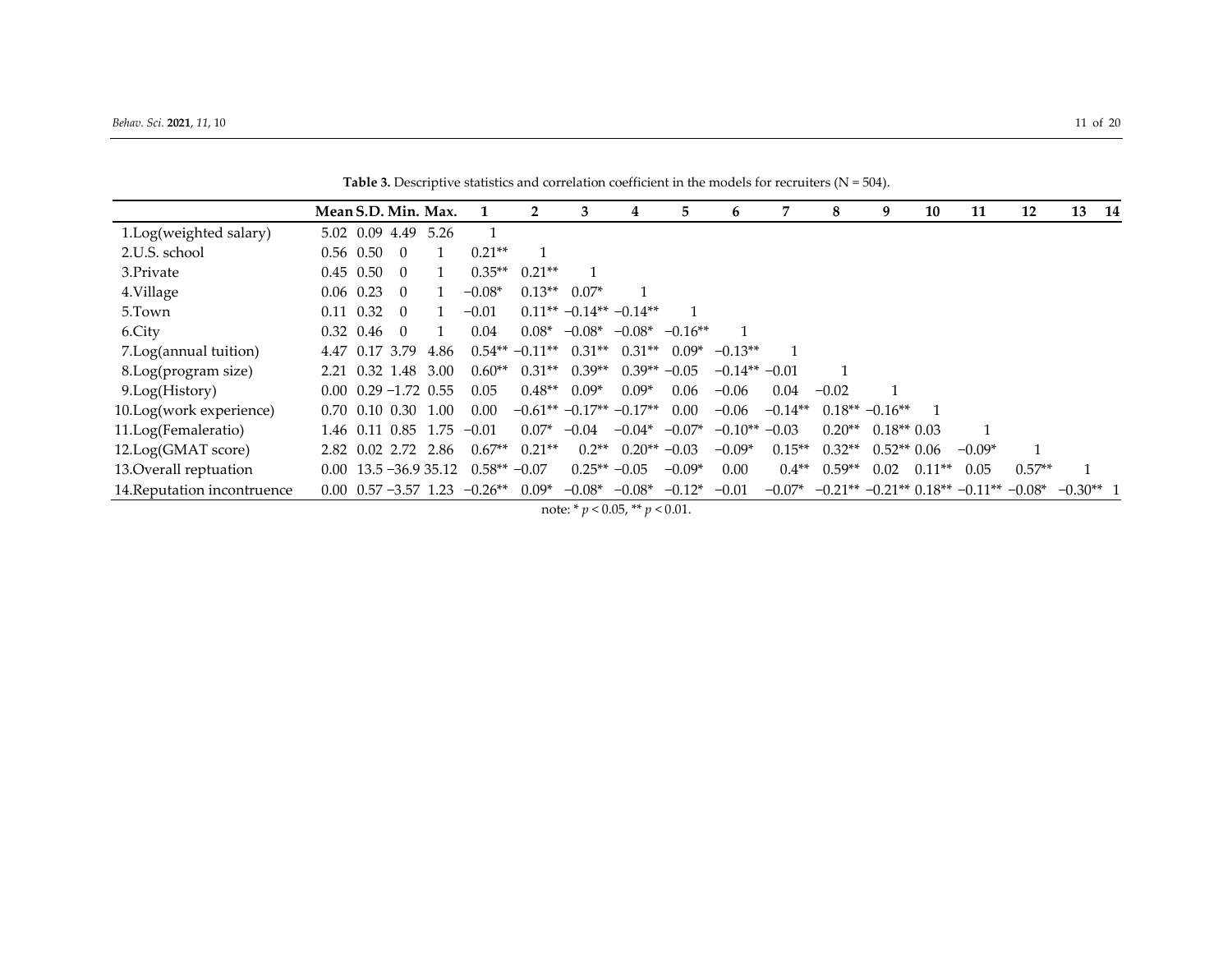| Variable                     | Model 1     | Model 2-1   | Model 2-2   |
|------------------------------|-------------|-------------|-------------|
| U.S. school                  | $0.2622**$  | $0.2253**$  | $0.1927**$  |
|                              | (0.0641)    | (0.0504)    | (0.0522)    |
| Private school               | 0.0294      | 0.0266      | 0.0730      |
|                              | (0.0485)    | (0.0307)    | (0.0295)    |
| Village                      | $-0.0773$   | $-0.0499$   | $-0.0517$   |
|                              | (0.0600)    | (0.0472)    | (0.0490)    |
| Town                         | $-0.1120*$  | $-0.0624$   | $-0.0280$   |
|                              | (0.0573)    | (0.0427)    | (0.0440)    |
| City                         | $-0.0476$   | 0.0535      | $0.1268**$  |
|                              | (0.0450)    | (0.0316)    | (0.0319)    |
| weighted salary              | 1.2450**    | 1.3621**    | $0.3510*$   |
|                              | (0.2089)    | (0.1927)    | (0.1782)    |
| Annual tuition               | $-0.1840*$  | $-0.1492*$  | 0.0454      |
|                              | (0.0842)    | (0.0631)    | (0.0551)    |
| Program size                 | $0.1319**$  | $0.3068**$  | $0.4916**$  |
|                              | (0.0337)    | (0.0408)    | (0.0398)    |
| Work experience              | 0.1272      | 0.0020      | $-0.1253$   |
|                              | (0.0865)    | (0.1062)    | (0.1004)    |
| Female student               | $-0.0748$   | $-0.0315$   | $-0.0882$   |
|                              | (0.0752)    | (0.0698)    | (0.0571)    |
| <b>GMAT</b>                  | 4.6125**    | 4.1258**    | 3.0295**    |
|                              | (0.5222)    | (0.5110)    | (0.4491)    |
| History                      | 0.0217      | 0.1242      | 0.1261      |
|                              | (0.1058)    | (0.0682)    | (0.0669)    |
| Overall elevation (H1)       |             | 0.9083**    | 1.2400**    |
|                              |             | (0.2933)    | (0.2530)    |
| Reputation Incongruence (H2) |             | $-0.4706**$ | $-0.6422**$ |
|                              |             | (0.1422)    | (0.2431)    |
| OE X RI (H3)                 |             |             | $-4.0899**$ |
|                              |             |             | (1.6115)    |
| Constant                     | $-1.6030**$ | $-1.5669**$ | $-0.8642**$ |
|                              | (0.1608)    | (0.1380)    | (0.1291)    |
| Wald Chi-square              | 289.17**    | 685.11**    | 711.97**    |
| D.f.                         | 11          | 13          | 14          |
| $\mathbf N$                  | 465         | 465         | 465         |
| <b>VIF</b>                   | 1.92        | 2.70        | 2.87        |

**Table 4.** GEE estimates of the number of applicants, 2008–2016.

Note: \* *p* < 0.05, \*\* *p* < 0.01; Standard errors are in parentheses; OE denotes overall elevation; RI denotes reputation incongruences.

In Model 2-1, we added the effects of overall reputation and reputation incongruence to test Hypothesis 1 and 2. The positive coefficient for the overall reputation was significant ( $\beta$  = 0.9083,  $p$  < 0.01) and the negative one for the reputation incongruence also significant ( $\beta$  = -0.4706,  $p$  < 0.01), so both of the hypotheses were supported in this analysis. In Model 2-2, we included the interaction term between the two dependent variables to test Hypothesis 3. Model 2-2 displays the significant coefficient for this interaction term with a negative direction (β = -4.0988,  $p$  < 0.01), which supported the prediction of Hypothesis 3. Statistically significant improvements in Wald chi-square statistics from Model 1 to Model 2-1, and from Model 2-1 to Model 2-2 also showed that adding the main and moderating effects of reputation incongruence considerably improves the fit of the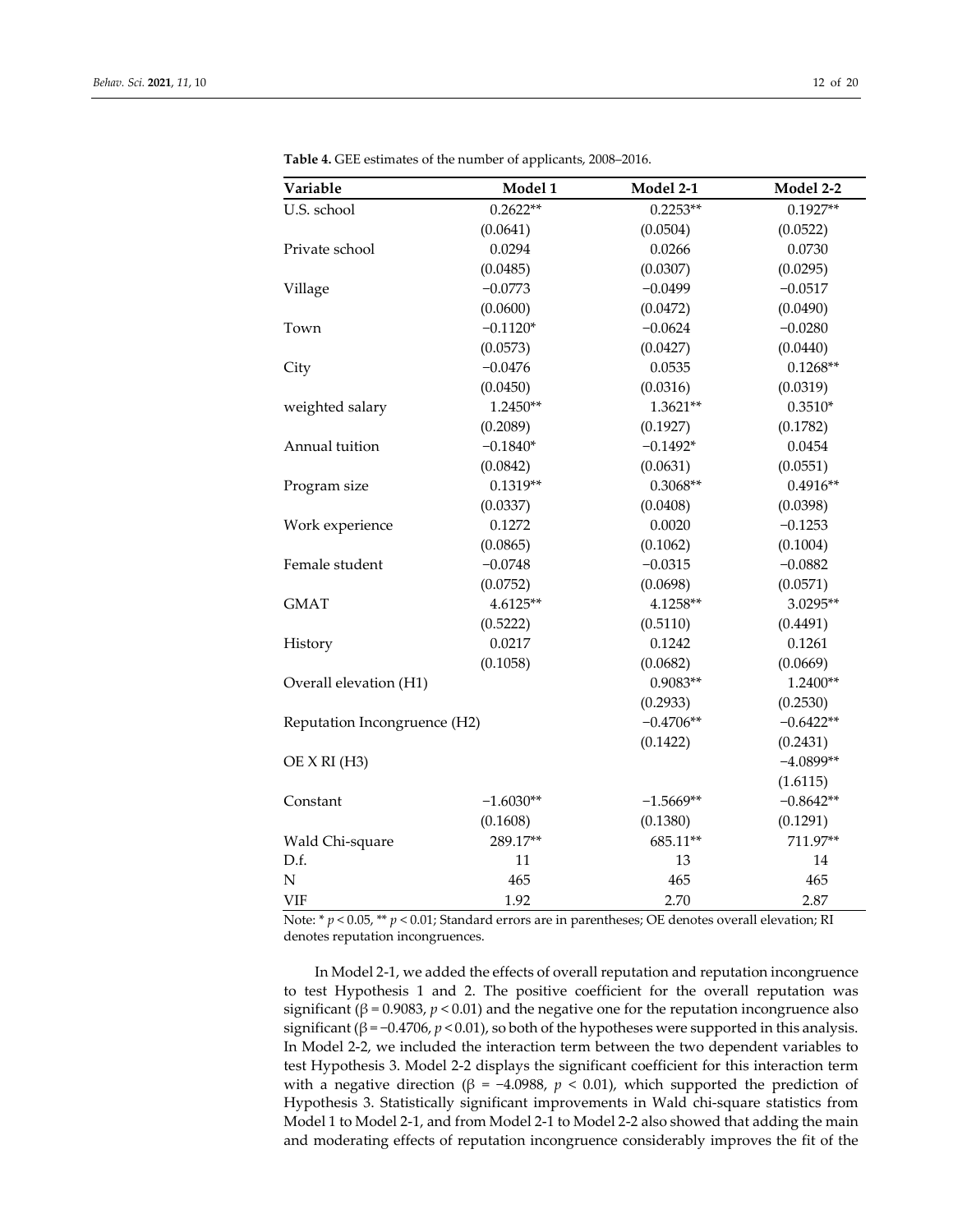

models. Figure 1 illustrates the moderating effect found in Model 2-2, and the patterns of other models for prospective students were similar with this.

**Figure 1.** Moderating effect of reputation incongruence in Model 2-2. Note: High/Low groups were determined by cases outside 1 S.D.; Medium group was determined by cases within 1 S.D.

When it comes to another stakeholder group (i.e., recruiters), the structure of modeling is the same as the prospective students group (see Table 5). Model 3 was conducted as the base model to examine the effect of control variables on the 1-year lagged weighted salary, and Model 4-1 was used to estimate the coefficients for overall elevation and reputation incongruence. Model 4-2 was for the interaction between these two independent variables. With respect to the controls, Model 3 shows that locating in the U.S., operating as a private school, having a more expensive tuition, and possessing a longer history were significantly associated with a higher salary while schools' locations in villages and towns were in the lower salary (see Table 5). As predicted, the results in Model 4-1 and 4-2 supported Hypothesis 1 and 2 by displaying the significant coefficient for overall elevation (β = 0.0014, *p* < 0.01), reputation incongruence (β = −0.0127, *p* < 0.01), and the interaction term ( $β = -0.0015$ ,  $p < 0.01$ ). There were also the significantly improved Wald chi-square statistics between these models. Thus, the Hypothesis 1, 2, and 3 were supported in this analysis.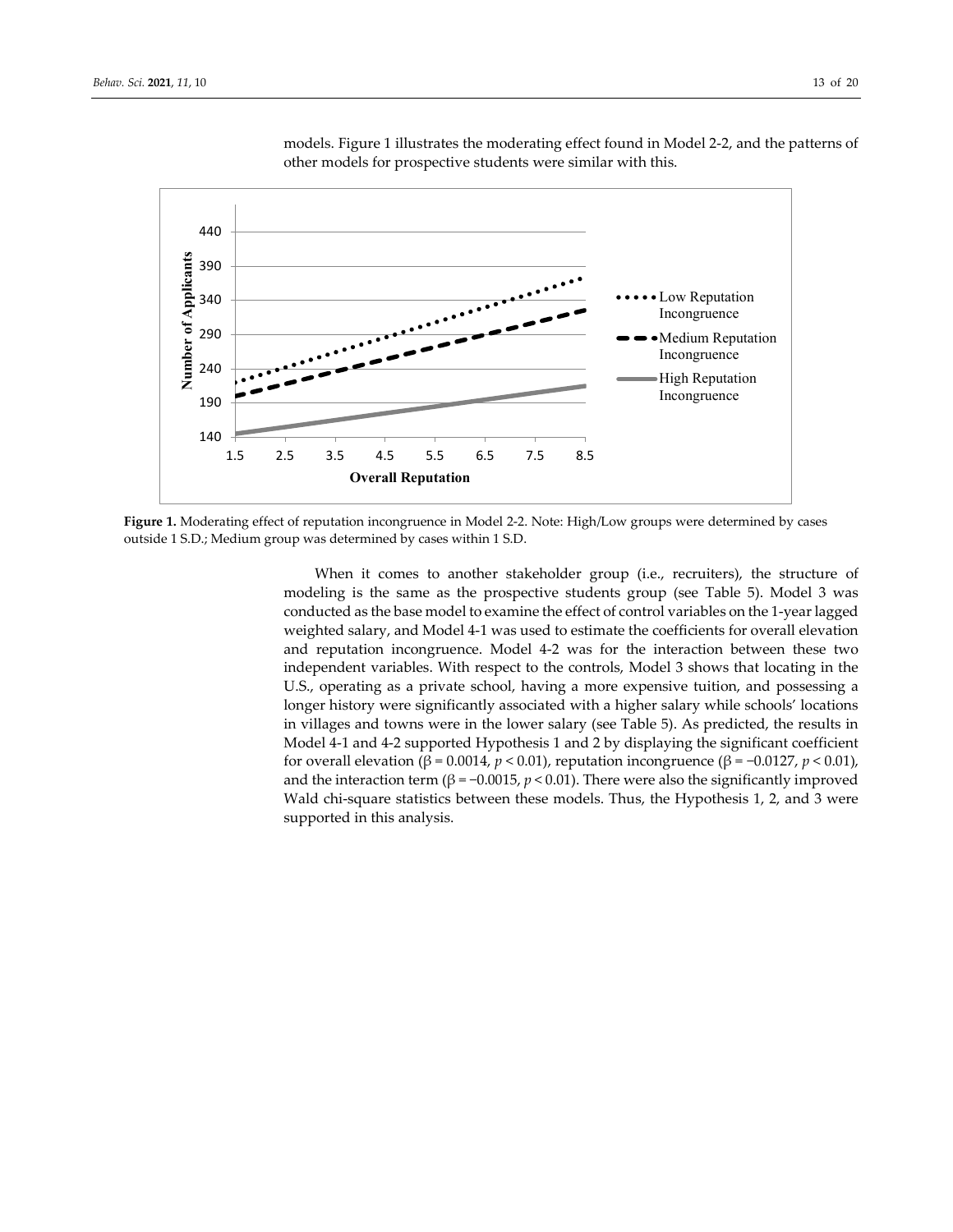| Variable                     | Model 6     | Model 7-1   | Model 7-2   |
|------------------------------|-------------|-------------|-------------|
| U.S. school                  | $0.0423*$   | 0.0012      | $0.0454**$  |
|                              | (0.0208)    | (0.0221)    | (0.0204)    |
| Private school               | $-0.0581**$ | $-0.0288*$  | $-0.0893**$ |
|                              | (0.0140)    | (0.0155)    | (0.0152)    |
| Village                      | $-0.0280*$  | 0.0010      | 0.0236      |
|                              | (0.0148)    | (0.0189)    | (0.0193)    |
| Town                         | $-0.0265*$  | 0.0072      | 0.0178      |
|                              | (0.0124)    | (0.0142)    | (0.0173)    |
| City                         | 0.0034      | 0.0155      | $0.0430**$  |
|                              | (0.0079)    | (0.0106)    | (0.0105)    |
| Annual tuition               | $0.0336**$  | 0.0173      | $0.0518**$  |
|                              | (0.0119)    | (0.0122)    | (0.0149)    |
| Program size                 | 0.0218      | $0.0604**$  | $0.0482**$  |
|                              | (0.0121)    | (0.0127)    | (0.0120)    |
| History                      | $0.0871**$  | $-0.0013$   | $0.1025**$  |
|                              | (0.0328)    | (0.0376)    | (0.0355)    |
| Work experience              | $-0.0201$   | 0.0016      | $0.1012**$  |
|                              | (0.0273)    | (0.0242)    | (0.0283)    |
| Female student               | $-0.0160$   | $-0.0081$   | $-0.0207$   |
|                              | (0.0217)    | (0.0166)    | (0.0214)    |
| <b>GMAT</b>                  | 0.0525      | $0.2980**$  | 0.0469      |
|                              | (0.1281)    | (0.0961)    | (0.1411)    |
| Overall elevation (H1)       |             | $0.0014**$  | $0.0007**$  |
|                              |             | (0.0002)    | (0.0003)    |
| Reputation Incongruence (H2) |             | $-0.0127**$ | $-0.0145**$ |
|                              |             | (0.0041)    | (0.0038)    |
| OE X RI (H3)                 |             |             | $-0.0015**$ |
|                              |             |             | (0.0003)    |
| Constant                     | $0.4814**$  | $0.5886**$  | $0.4774**$  |
|                              | (0.0345)    | (0.0274)    | (0.0386)    |
| Wald Chi-square              | 57.79**     | 107.48**    | 165.85**    |
| D.f.                         | 11          | 13          | 14          |
| ${\bf N}$                    | 504         | 429         | 429         |
| <b>VIF</b>                   | 1.44        | 1.72        | 1.70        |

**Table 5.** GEE estimates of weighted salary, 2008–2016.

Note: \* *p* < 0.05, \*\* *p* < 0.01; Standard errors are in parentheses; OE denotes overall elevation; RI denotes reputation incongruences.

Figure 2 depicts these patterns of moderating effect in the models using the weighted salary as a dependent variable.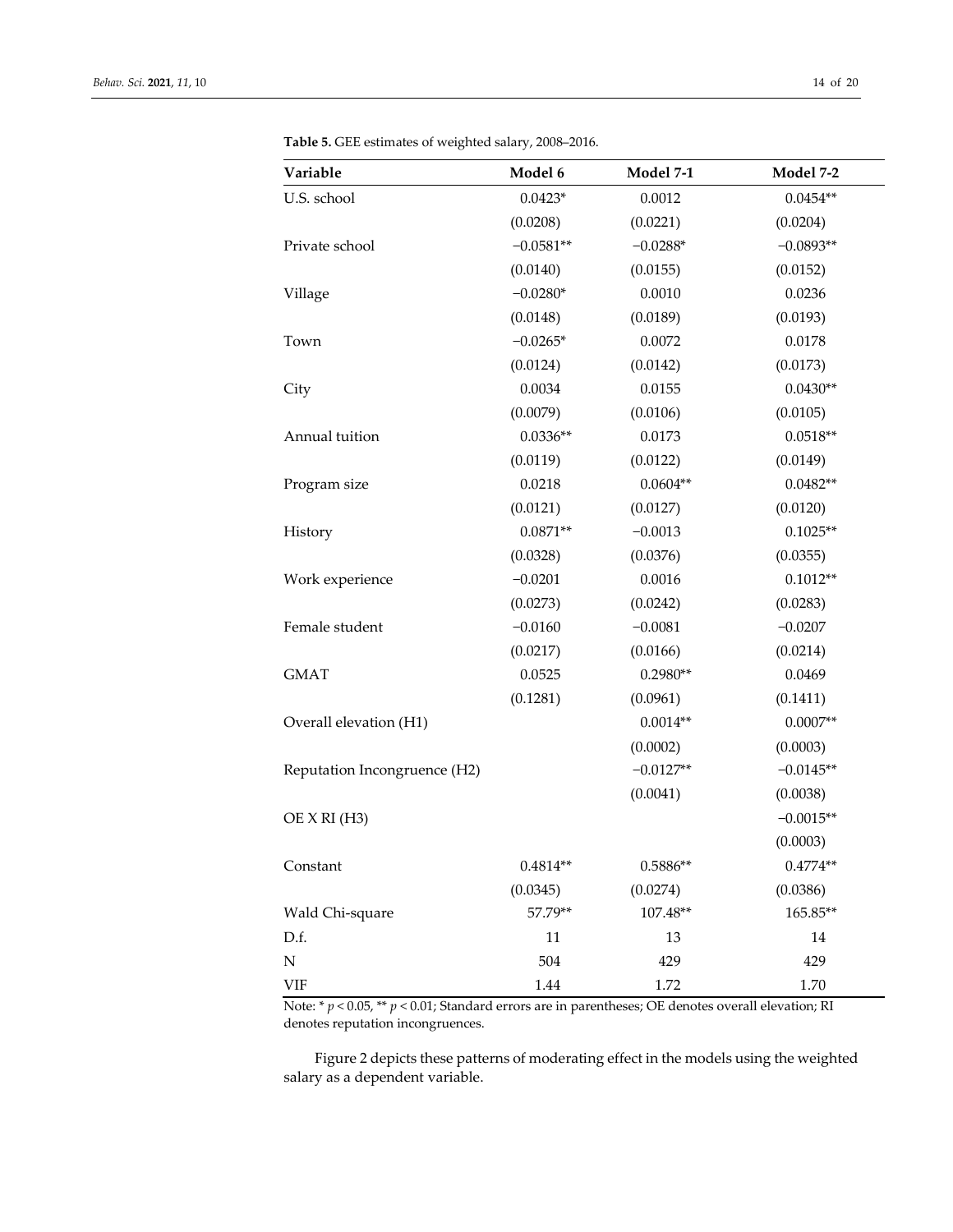

**Figure 2.** Moderating effect of reputation incongruence in Model 4-2. Note: High/Low groups were determined by cases outside 1 S.D.; Medium group was determined by cases within 1 S.D.

## **5. Conclusions**

This study examined the influence of elevation and scatter in multi-dimensional reputation that can establish the pattern of a reputation portfolio. We found the positive effects of the overall and individual elevations in each dimension on the preference of the stakeholders as visualized in Figure 3. Before concluding that the high elevations (or good reputations) are good, this study revealed another important determinant of favorable reputation, reputation incongruence. Even though the good reputation seems to attract key stakeholders, more variance among the elevations of dimensions can lessen the favorability of the signal. The reputation incongruence by itself not only seems to deliver the unfavorable messages from an organization to its stakeholders, but also to dilute the positive effect of the high elevations.



**Figure 3.** Nomological network of the study's findings.

This study's major contribution to reputation theory is to introduce and include this concept of reputation incongruence that has been out of the picture as a key issue for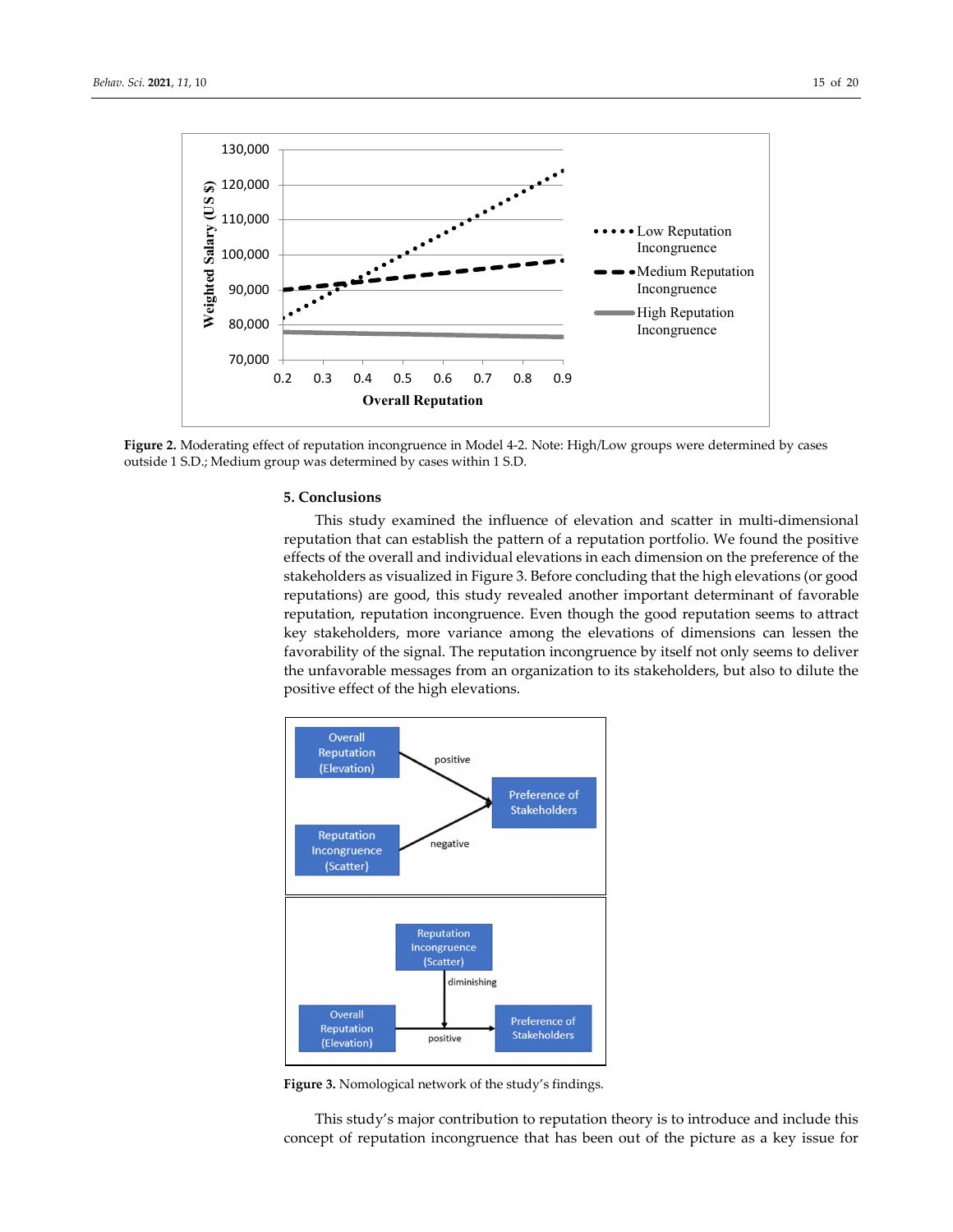academic research. Although, there have been a few publications using similar terminologies with *reputation incongruence*, most of them only examined time-based inconsistency rather than the variance among reputation dimensions. For example, Hannan and Freeman [50] refer to the unreliability and unaccountability of an organization when this organization shows inconsistent performance or suddenly produces exceptionally poor quality products. Parker and Krause [51] also used the term, reputation incongruence, in this context in order to describe an unusual performance of an organization compared to its past-accumulated performance. This kind of over time incongruent performance that affects the reputation of an organization has been found by the well-developed research stream of aspiration level and performance feedback [52,53].

Meanwhile, the major findings of this study can be addressed in the respects of two seemingly competing theories: portfolio investment theory and diversification theory. Alongside the ambiguity issue, stakeholders may also avoid an incongruent multiattributes option because the investment on the option seems a higher risk than a congruent one. Reputation incongruence can be interpreted as a concentrated investment portfolio that is a riskier choice than a diversified investment portfolio [54,55]. Polkovnichenko [56] demonstrates that households that own the concentrated portfolios of individual stocks are well aware of the higher risk associated with such investments compared to alternative investment products that have diversified portfolios. We reason that the high risk of a concentrated investment portfolio is linked to reputation incongruence by assuming that the stakeholders' choice of an organization with reputation incongruence is a concentrated investment on the limited numbers of reputable dimensions. Or selecting an organization with reputation incongruence can be analogous to purchasing an investment product with a concentrated portfolio. If the concentrically invested dimension turns out to be a false signal, the investors (i.e., stakeholders) are likely to lose a large portion of their return on investments concentrated on the reputable dimensions. On the other hand, when the value of reputation is evenly distributed over several reputation dimensions, stakeholders can have backup plans even if a few dimensions fail or fall short of their expectations. Stakeholders may also easily have access to information about this reputation portfolio of an organization because many media ranking systems such as Fortune 500's World Most Admired Companies [57], publicly report the separate rankings of each reputation dimension. From this signal information, stakeholders may be able to capture the underlying risk of the reputation portfolios presenting the reputation incongruence.

This prediction from portfolio theory seems to presumably contradict the suggestion of diversification theory [58] arguing a firm's risk will be reduced when it practices a constrained diversification strategy that concentrates its resources on a single business sector among related businesses. This perspective, however, is more appropriate to the situation of when an organization expands to a new business rather than when stakeholders evaluate an existing reputation portfolio of the organization. The diversification theory suggests that managers may want to exploit their organizations' internal strengths by expanding business to related and similar sectors with the expectation of synergy between well-performing current businesses and new ones [59]. In this case, it may be a risk-aversive choice to distribute a relatively small amount of resources to a new business to avoid the enormous damage from the possible failure of the new business. However, the reputation dimensions of an organization are not business sectors that can be strategically selected or deselected by the organization. Instead, the concept of a reputation dimension is closer to a given criterion [1] where all actors in the same industry should be evaluated. For example, the reputation of Apple, a computer manufacturing company, can be evaluated by the elevation and scatter of its reputation dimensions such as innovativeness, financial performance, or social responsibility while other competitors in the same industry are evaluated under the same dimensions [57]. Then, stakeholders can identify whether Apple has a diversified reputation portfolio or a concentrated one by considering the risk of reputation incongruence. However, this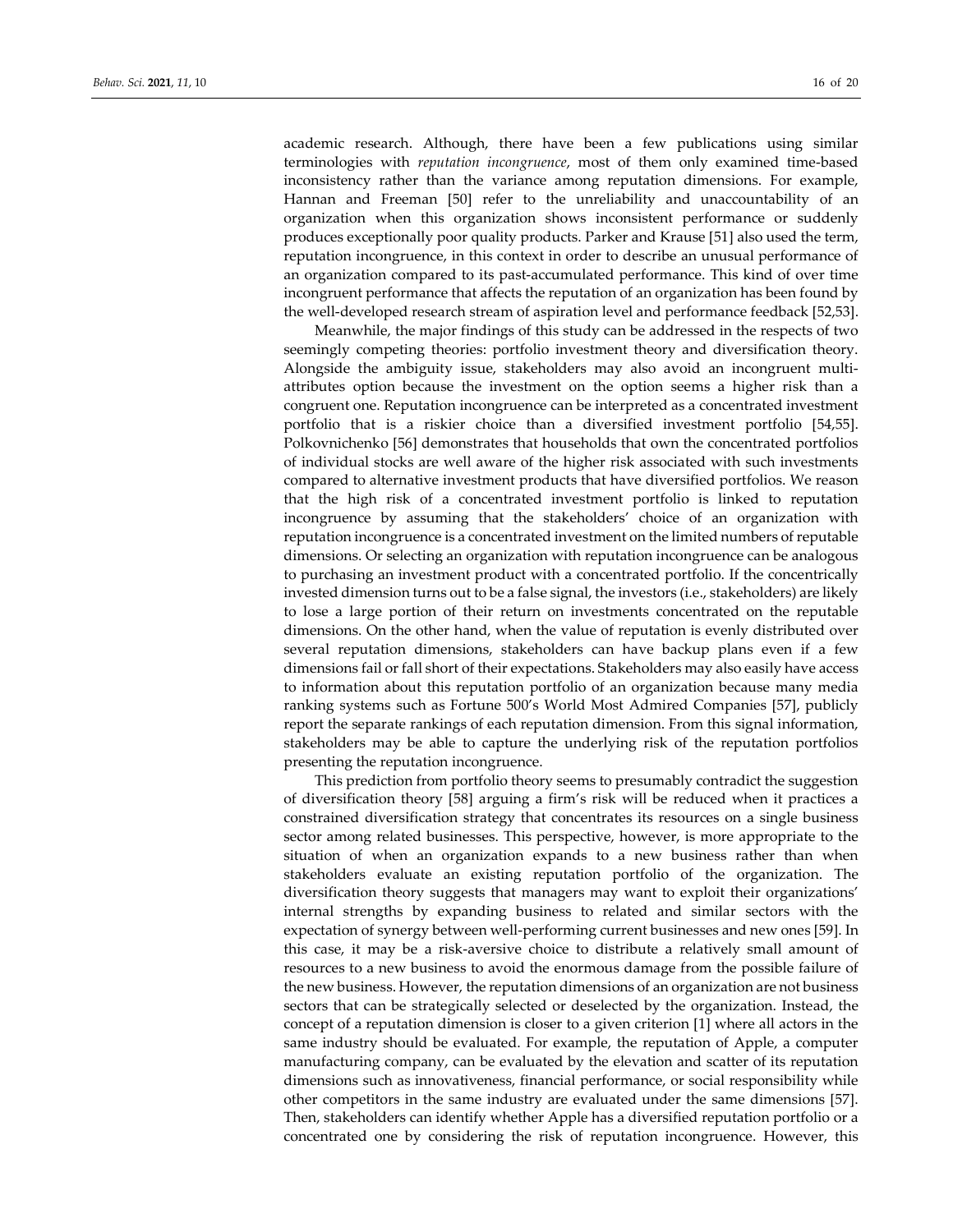computer manufacturing company's radical decision of crossing the border to the unrelated mobile device industry [60] does not necessarily indicate that this company has the risk of the reputation incongruence.

Although few studies clearly elucidate the definition of the reputation dimension, previous literature investigating the multidimensionality of reputation heavily relies on the theories developed in the topic of multi-attributes rather than diversification theory concerning the multi-sectors. It is easy to witness that the literature of multidimensionality consistently uses the term of "attribute" to refer to the reputation dimension [7,11], which suggests that there is a significant overlap between these two concepts. Rosen  $[61]$  (p.6) describes workers in labor market as a multi-attribute option "prepackaged with various combinations of skills and traits [attributes], some productive and others counterproductive" and states "employers cannot detach the less desirable ones [attributes] from any single worker." Thus, reputation dimension seems to serve as an inherent attribute that can be combined and evaluated rather than an external business sector that can be selectively chosen.

Furthermore, the need for a clear comparison between the qualities of organizations seem to induce universally applicable reputation dimensions in the same industry, which means that any organization is barely free from the given evaluation criteria determined by the dimensions. As mentioned earlier, one of the key benefits of reputation is to provide transparent information to help external stakeholders overcome information asymmetry between the stakeholders and an organization [62]; and the stakeholders can obtain more precise information from reputation by comparing a target organization' reputation and other contenders'. For example, corporate social responsibility became an essential evaluation criterion to measure any for-profit firm's performance in many countries [63]. Therefore, our study has more potential to be extended in the perspective of portfolio theory rather than a strategic diversification while not limiting its contribution just on MBA programs and educational sectors.

For the managerial suggestions, because organizational reputation is an important competitive advantage of an organization [64] and communication channel to key stakeholders [65], it needs to understand and manage the organizational reputation. It seems straightforward for managers that possessing a good reputation in one dimension or in general can improve the key stakeholders' evaluation on their organizations. However, if managers need to concurrently handle the several dimensions of reputation and to allocate limited resources across these dimensions, they need more clues than just "Good reputation is good". The implication of this study that emphasizes less variation among each reputation dimensions can provide a better reputation portfolio in general can be applicable to every activity of managing organizational reputation such as building, maintaining, and repairing the reputation [66].

Regardless of such contributions, this study has its own limitations, too. First, the empirical tests and the results were utterly from the specific context of global MBA programs. The findings in this empirical context need to be replicated and expanded in other settings, although the environment of this industry now resembles the ones of other for-profit industries [67] and the MBA programs, like companies in the business world, become more strategic in competition with other programs [68], Some industries such as the automobile and pharmaceutical industries have reliable regulatory agencies serving as alternative information sources for stakeholders other than reputation. The most intriguing venue of future study inspired by the recent phenomenon may be an impact of COVID-19 on behavioral patterns dealing with reputation incongruence. This will also add more practical values to the current findings. Yue, Gizem Korkmaz, & Zhou [55] found that there was a risk-aversive tendency by people who experienced the virus outbreak more personally. More sensitive reaction of stakeholders to an incongruence option may be observed depending on environmental threats and/or personalized trauma. Organizational work environment can be also considered as an empirical setting that benefits from this study's finding. Imposing conflicting job expectations would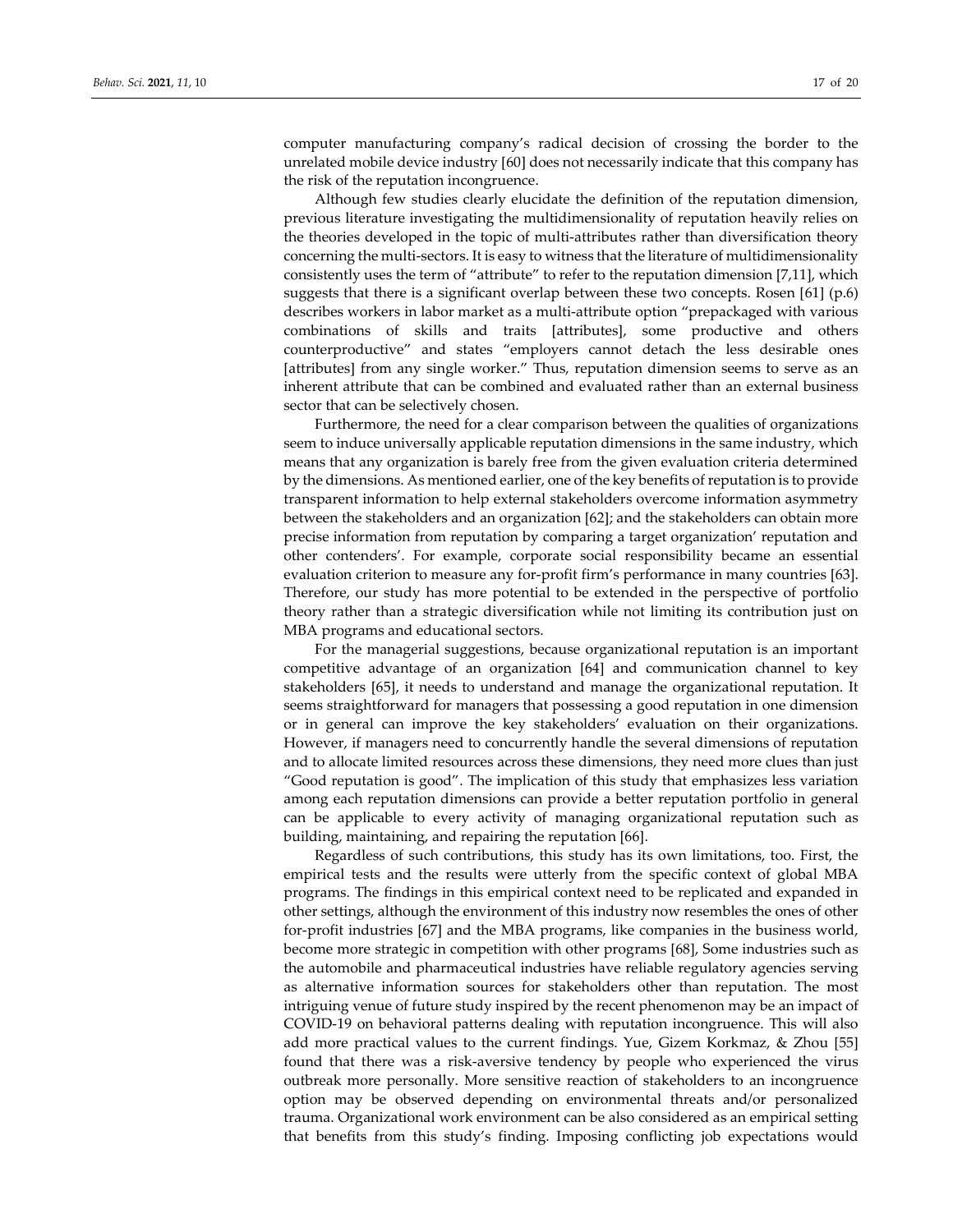induce employees' job satisfaction by increasing role ambiguity [69]. Thus, it is worthwhile to investigate an incongruence signal for different tasks and its impact on employees' behaviors and attitudes. Second, we didn't give an attention to potential difference between two stakeholder groups (i.e., recruiters versus prospective students). Future research may be able to include the possible influence of the stakeholder groups' various characteristics in order to investigate the effect of reputation incongruence given that the multidimensionality is usually discussed in the perspective of multiple stakeholders such as job seekers, investors, or financial analysts [7,16]. Third, the antecedent of reputation incongruence can be an important topic for future research while our study's focus was merely on the outcomes of incongruent reputation. The amount of resources retained by an organization is promising the candidate for the antecedent. As an organization consumes and allocates its available resources to manage its reputation [7,70], resource allocation studies can be a theoretical backdrop suggesting the size or available resource influences the pattern of resource distribution within an organization [71].

**Author Contributions:** Conceptualization, J.S.P. and M.R.; methodology, J.S.P. and M.R.; validation, M.R.; formal analysis, J.S.P.; investigation, J.S.P.; resources, M.R.; data curation, J.S.P.; writing—original draft preparation, J.S.P.; writing—review and editing, M.R.; supervision, M.R.; funding acquisition, J.S.P. and M.R. All authors have read and agreed to the published version of the manuscript.

**Funding:** This work was supported by the Ministry of Education of the Republic of Korea and the National Research Foundation of Korea (NRF-2020S1A5A2A01045000) to Mooweon Rhee. APC was funded by Nonaka Institute of Knowledge to Jin Suk Park.

**Institutional Review Board Statement:** Not applicable.

**Informed Consent Statement:** Not applicable.

**Data Availability Statement:** The original data source entities do not allow the reproduction and representation of the raw data in other distribution channels and/or platforms. A direct contact to the information publishers is recommended.

**Conflicts of Interest:** The authors declare no conflict of interest.

### **References**

- 1. Ravasi, D.; Rindova, V.; Etter, M.; Cornelissen, J. The formation of organizational reputation. *Acad. Manag. Ann.* **2018**, *12*, 574– 599.
- 2. Weigelt, K.; Camerer, C. Reputation and corporate strategy: A review of recent theory and applications. *Strateg. Manag. J.* **1988**, *9*, 443–454.
- 3. Barnett, M.L.; Jermier, J.M.; Lafferty, B.A. Corporate reputation: The definitional landscape. *Corp. Reput. Rev.* **2006**, *9*, 26–38.
- 4. Ponzi, L.J.; Fombrun, C. J.; Gardberg, N.A. RepTrak™ Pulse: Conceptualizing and validating a short-form measure of corporate reputation. *Corp. Rep. Rev.* **2011**, *14*, 15-35.
- 5. Fombrun, C.J. *Reputation: Realizing Value from the Corporate Image*; Harvard Business Review Press: Boston, MA, USA, 1996.
- 6. Boyd, B.K.; Bergh D.D.; Ketchen, D. J. Reconsidering the reputation--performance relationship: A resource-based view. *J. Manag.* **2009**. *36*, 588-609.
- 7. Fombrn, C.J.; Shanley, M. What's in a Name? Reputation Building and Corporate Strategy. *Acad. Manag. J*. **1990**, *33*, 233–258.
- 8. Rhee, M.; Kim, Y.-C.; Han, J. Confidence in imitation: Niche-width strategy in the U.K. automobile industry. *Manag. Sci.* **2006**, *52*, 501–513.
- 9. Cronbach, L.J.; Gleser, G.C. Assessing similarity between profiles. *Psychol. Bull.* **1953**, *50*, 456–473.
- 10. Ellsberg, D. Risk, ambiguity, and the savage axioms. *Q. J. Econ.* **1963**, *77*, 336–342.
- 11. McGuire, J.B.; Alison, S.; Schneeweis, T. Corporate Social Responsibility and Firm Financial Performance. *Acad. Manag. J.* **1988**, *31*, 854–972.
- 12. Ganzach, Y. Attribute scatter and decision outcome: Judgment versus choice. *Org. Behav. & Hum. Dec. Proc.* **1995**, *1*, 113-122.
- 13. Jagannathan, R.; Ma, T. Risk reduction in large portfolios: Why imposing the wrong constraints helps. *J. Financ.* **2003**, *58*, 1651– 1684.
- 14. Maheswaran, D.; Meyers-Levy, J. The influence of message framing and issue involvement. *J. Mark. Res.* 1990, 361–367.
- 15. Rindova, V.P.; Williamson, I.O.; Petkova, A.P. Reputation as an intangible asset: Reflections on theory and methods in two empirical studies of business school reputations. *J. Manag.* **2010**, *36*, 610–619.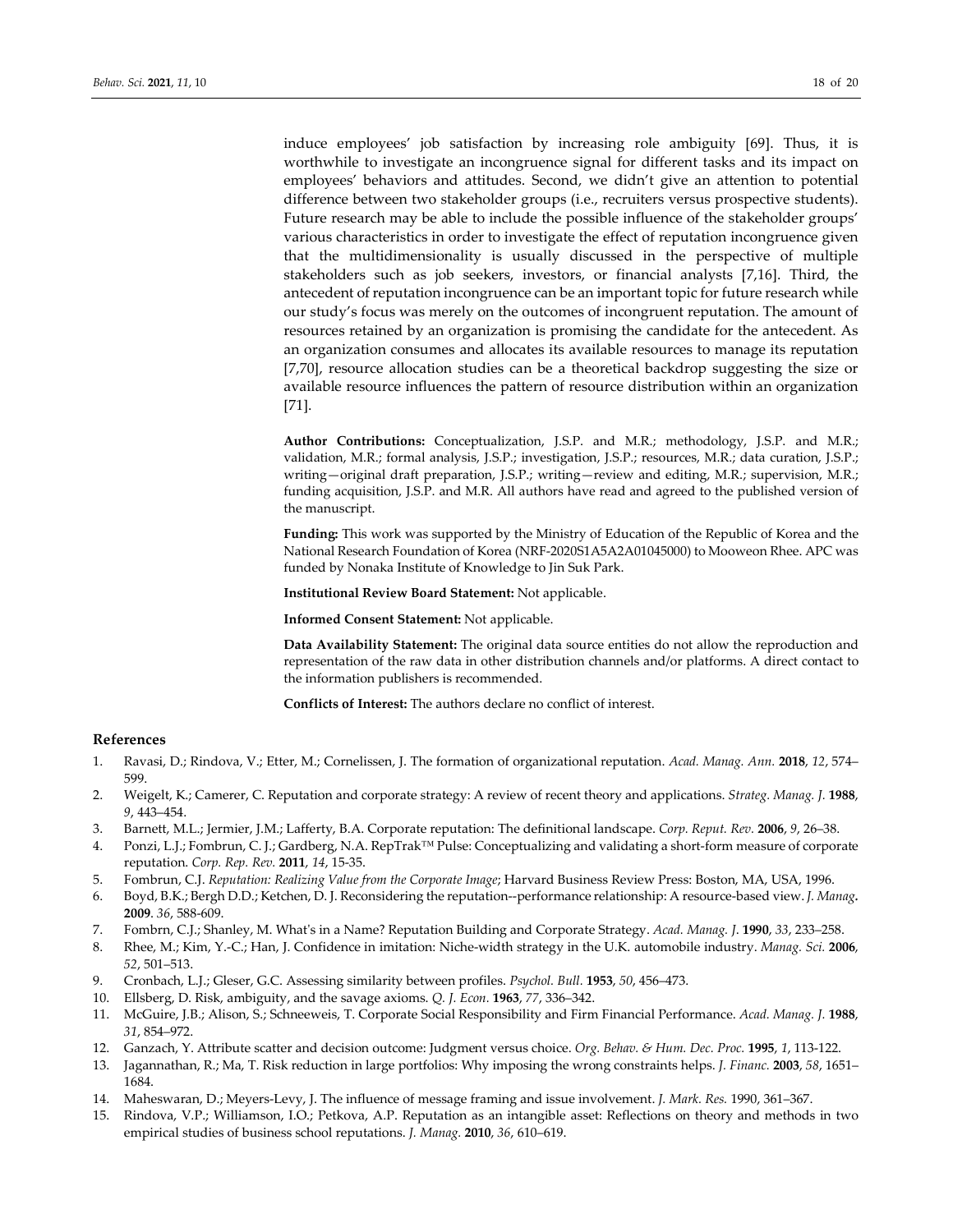- 16. Fombrun, C.J.; Gardberg, N.A.; Sever, J.M. The reputation quotient: A multi-stakeholder measure of corporate reputation. *J. Brand Manag.* **2000**, *7*, 241–255.
- 17. Rindova, V.P.; Williamson, I.O.; Petkova, A.P.; Sever, J.M. Being good or being known: An empirical examination of the dimensions, antecedents, and consequences of organizational reputation. *Acad. Manag. J.* **2005**, *48*, 1033–1049.
- 18. Feldstein, M.S. Mean-variance analysis in the theory of liquidity preference and portfolio selection. *Rev. Econ. Stud.* **1969**, *36*, 5– 12.
- 19. Francés-Gómez, P.; Del Rio, A. Stakeholder's preference and rational compliance: A comment on Sacconi's '"CSR as a model for extended corporate governance II: Compliance, reputation and reciprocity". *J. Bus. Ethics* **2008**, *82*, 59–76.
- 20. Okada, E.; Hoch, S. Spending time versus spending money. *J. Consum. Res.* **2004**, *31*, 313–323.
- 21. Igwe Paul, A.; Rahman, M.; Ohalehi, P.; Amaugo, A.; Anigbo Julian, A. Responsible education: What engages international postgraduate students – evidence from UK. *J. Gl. Resp.* **2020**, *4*, 363-376.
- 22. Argenti, P. Branding b-schools: Reputation management for MBA programs. *Corp. Reput. Rev.* **2000**, *3*, 171–178.
- 23. Jia, J.; Luce, M.F.; Fischer, G.W. *Consumer Preference Uncertainty: Measures of Attribute Conflict and Extremity*; Project paper: Wharton-SMU Research Center, Singapore, Singapore; 2004; pp. 1–42.
- 24. Von Neumann.; John, Morgenstern, O. *Theory of Games and Economic Behavior*; Princeton University Press: Princeton, NJ, USA, 1953.
- 25. Cabantous, L. Ambiguity aversion in the field of insurance: Insurers' attitude to imprecise and conflicting probability estimates. *Theory Decis.* **2007**, *62*, 219–240.
- 26. Pratt, M.G. The good, the bad, and the ambivalent: Managing identification among Amway distributors. *Adm. Sci. Q.* **2000**, *45*, 456–493.
- 27. Guseva, A.; Rona-Tas, A. Uncertainty, risk, and trust: Russian and American credit card markets compared. *Am. Sociol. Rev.*  **2001**, *66*, 623–646.
- 28. Cabantous, L.; Hilton, D.; Kunreuther, H.; Michel-Kerjan, E. Is imprecise knowledge better than conflicting expertise? Evidence from insurers' decisions in the United States. *J. Risk Uncertain.* **2011**, *42*, 211–232.
- 29. Chatterjee, S.; Kang, Y.S.; Mishra, D.P. Market signals and relative preference: The moderating effects of conflicting information, decision focus, and need for cognition. *J. Bus. Res.* **2005**, *58*, 1362–1370.
- 30. Spence, M. Job market signaling. *Q. J. Econ.* **1973**, *87*, 355.
- 31. Cronbach, L.J.; Rajaratnam, N.; Gleser, G.C. Theory of generalizability: A liberalization of reliability theory? *Br. J. Stat. Psychol.*  **1963**, *16*, 137–163.
- 32. Snow, A. Ambiguity and the value of information. *J. Risk Uncertain.* **2010**, *40*, 133–145.
- 33. Financial Times. Global MBA Ranking 2013. Available online: http://rankings.ft.com/businessschoolrankings/global-mbaranking-2013 (accessed on 10 January2020).
- 34. Fisher, D.M.; Kiang, M.; Fisher, S.A. A value-added approach to selecting the best Master of Business Administration (MBA) program. *J. Educ. Bus.* **2007**, *83*, 72–76.
- 35. Christensen, L.J.; Peirce, E.; Hartman, L.P.; Hoffman, W.M.; Carrier, J. Ethics, CSR, and sustainability education in the Financial Times top 50 global business schools: Baseline data and future research directions. *J. Bus. Ethics* **2007**, *73*, 347–368.
- 36. Altbach, P.G.; Knight, J. The internationalization of higher education: Motivations and realities. *J. Stud. Int. Educ.* **2007**, *11*, 290– 305.
- 37. Cronbach, L.J. Statistical tests for moderator variables: Flaws in analyses recently proposed. *Psychol. Bull.* **1987**, *102*, 414–417.
- 38. Lewontin, R.C. On the measurement of relative variability. *Syst. Zool.* **1966**, *15*, 141–142.
- 39. Bedeian, A.G.; Mossholder, K.W. On the use of the coefficient of variation as a measure of diversity. *Organ. Res. Methods* **2000**, *3*, 285–297.
- 40. Trieschmann, J.S.; Dennis, A.R.; Northcraft, G.B.; Niemi, A.W.; Jr. Serving multiple constituencies in business schools: M.B.A. Program versus research performance. *Acad. Manag. J.* **2000**, *43*, 1130–1141.
- 41. Shropshire, C.; Hillman, A.J. A longitudinal study of significant change in stakeholder management. *Bus. Soc.* **2007**, *46*, 63–87.
- 42. Safón, V. Factors that influence recruiters' choice of b-schools and their MBA graduates: Evidence and implications for bschools. *Acad. Manag. Learn. Educ.* **2007**, *6*, 217–233.
- 43. Wilkins, A.L.; Ouchi, W.G. Efficient cultures: Exploring the relationship between culture and organizational performance. *Adm. Sci. Q.* **1983**, *28*, 468–481.
- 44. Choi, Y.R.; Shepherd, D.A. Stakeholder perceptions of age and other dimensions of newness. *J. Manag.* **2005**, *31*, 573–596.
- 45. Dreher, G.F.; Ryan, K.C. Evaluating mba-program admissions criteria: The relationship between pre-mba work experience and post-mba career outcomes. *Res. High. Educ.* **2002**, *43*, 727–744.
- 46. Graddy, K.; Pistaferri, L. Wage differences by gender: Evidence from recently graduated MBAs. *Oxf. Bull. Econ. Stat.* **2000**, *62*, 837–854.
- 47. Hubbard, A.E.; Ahern, J.; Fleischer, N.L.; de Laan, M.V.; Lippman, S.A.; Jewell, N.; Bruckner, T.; Satariano, W.A. To gee or not to gee: Comparing population average and mixed models for estimating the associations between neighborhood risk factors and health. *Epidemiology* **2010**, *21*, 467–474.
- 48. Liang, K.-Y.; Zeger, S.L. Longitudinal data analysis using generalized linear models. *Biometrika* **1986**, *73*, 13–22.
- 49. Belsley, D.A.; Kuh, E.; Welsch, R.E. *Regression Diagnostics: Identifying Influential Data and Sources of Collinearity*; John Wiley: New York, NY, USA, 1980.